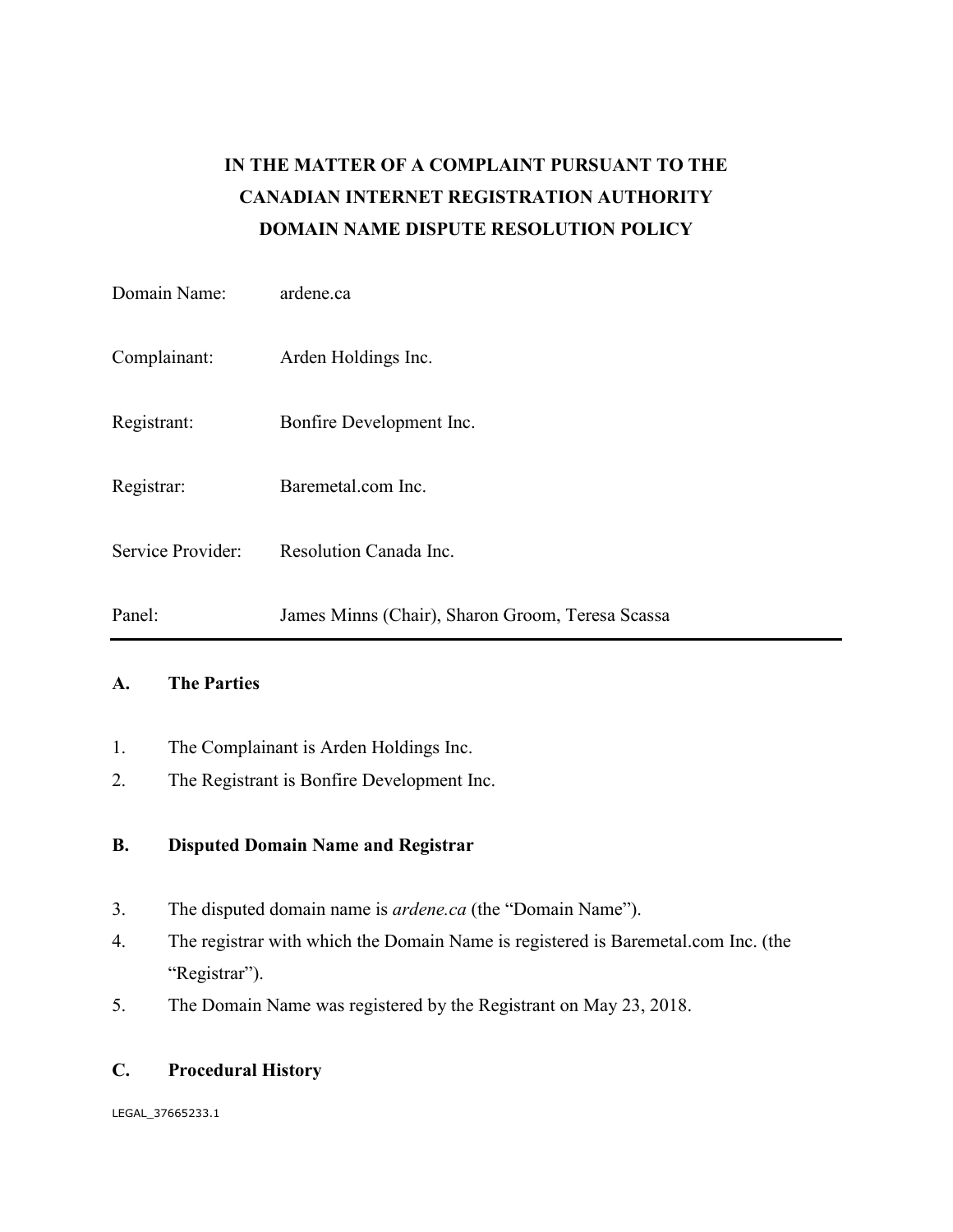- 6. This is an administrative dispute resolution proceeding pursuant to the *CIRA Domain Name Dispute Resolution Policy*, version 1.3 dated August 22, 2011 (the "*Policy*") and the *CIRA Domain Name Dispute Resolution Rules*, version 1.5 dated July 28, 2014 (the "*Rules*").
- 7. The Complainant filed a Complaint (the "Complaint") dated July 27, 2021, with Resolution Canada Inc. (the "Provider"). The Complainant also filed an Addendum to the Complaint dated August 13, 2021, providing a list of panelists that the Complainant wished to nominate as members of a panel.
- 8. The Provider on August 18, 2021, pursuant to Paragraph 4.3 of the Rules sent by e-mail to the Registrant English and French language versions of the Notice of Complaint filed by the Complainant, along with electronic versions of the Complaint and annexes thereto.
- 9. The Registrant filed a Response with Appendices attached dated October 16, 2021.
- 10. On November 11, 2021, the Provider appointed the Panel.
- 11. Based on the information forwarded by the Provider, the Panel holds that all technical requirements for the commencement and maintenance of this proceeding have been established.
- 12. The Panel is not aware of any other legal proceeding or other arbitration in relation to the Domain Name that would create a need to alter the progress of the proceeding pursuant to paragraph 13.2 of the *Rules*.

#### **D. Panellist Impartiality and Independence**

LEGAL\_37665233.1 13. As required by paragraph 7 of the *Rules*, each of the members of the Panel has submitted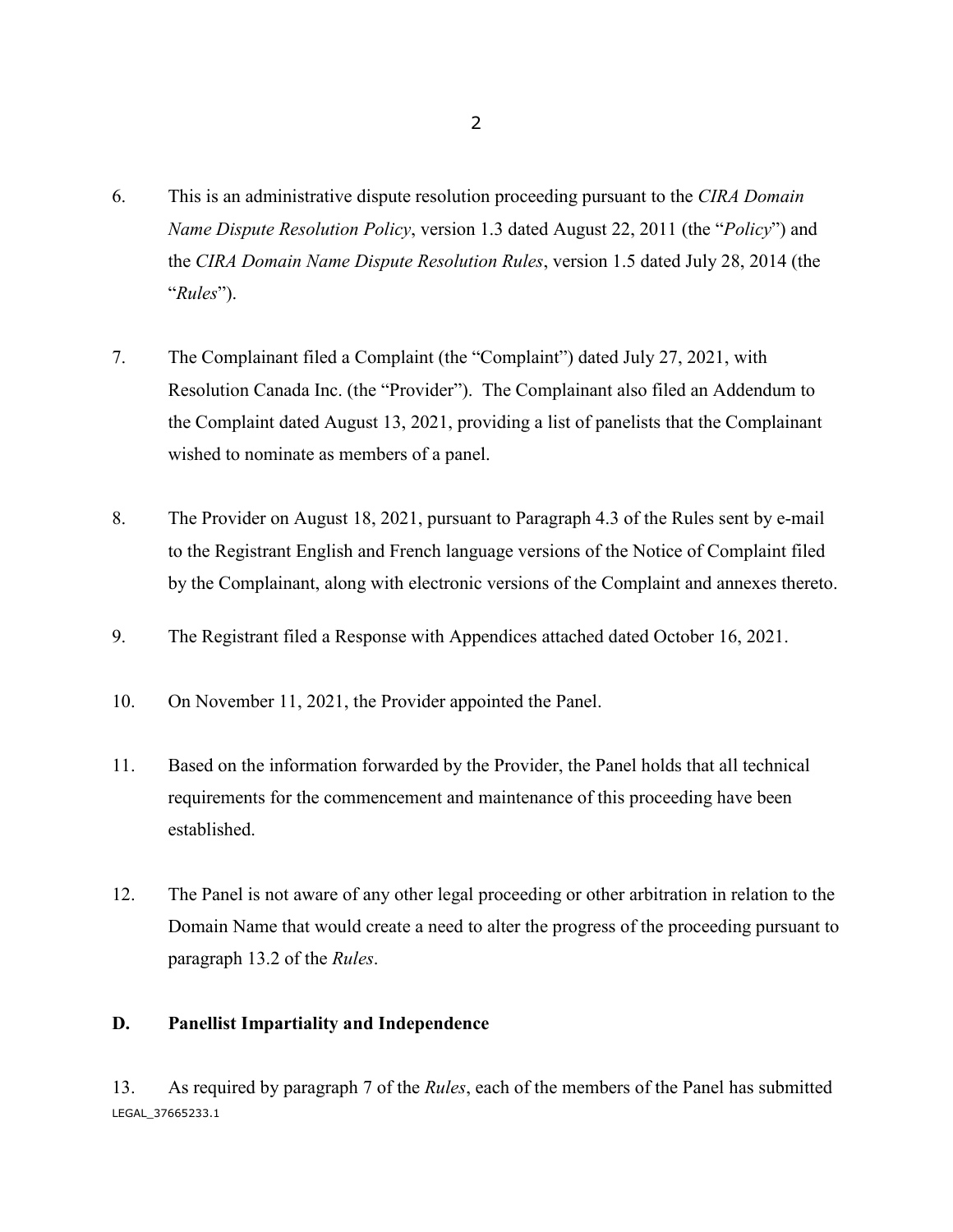to the Provider a declaration of impartiality and independence for this dispute.

### **E. Remedy Sought**

14. In accordance with paragraph 4.3 of the *Policy*, the Complainant has requested that the registration for the Domain Name be transferred to the Complainant.

#### **F. Applicable Law**

15. In accordance with paragraph 12.1 of the *Rules*, the Panel shall apply the laws of Ontario and the laws of Canada applicable within Ontario. Also, as stated in paragraph 4.2 of the *Policy* and paragraph 3.2(m) of the *Rules*, the Panel will render its decision in accordance with the *Policy* and the *Rules*.

### **G. Eligibility of the Complainant**

- 16. Under paragraph 1.4 of the *Policy*, a complainant must satisfy CIRA's *Canadian Presence Requirements for Registrants*, one of which is that the Complaint relates to a trademark registered in the Canadian Intellectual Property Office ("CIPO") and the complainant owns the trademark.
- 17. The Complainant satisfies CIRA's Canadian Presence Requirements for Registrants Version 1.3 at Section 2(d) as it is a corporation under the laws of Québec; the Complainant's corporation number is 1160584208. Furthermore, the Complainant satisfies CIRA's Canadian Presence Requirements for Registrants Version 1.3 under Section 2(q) as the Complainant is the owner of trademarks which are the subject of a registration under the *Trademarks Act* R.S.C. 1985, c. T-13, for the exact word component of the Domain Name, namely ARDENE and thus is an eligible complainant under the *Policy*.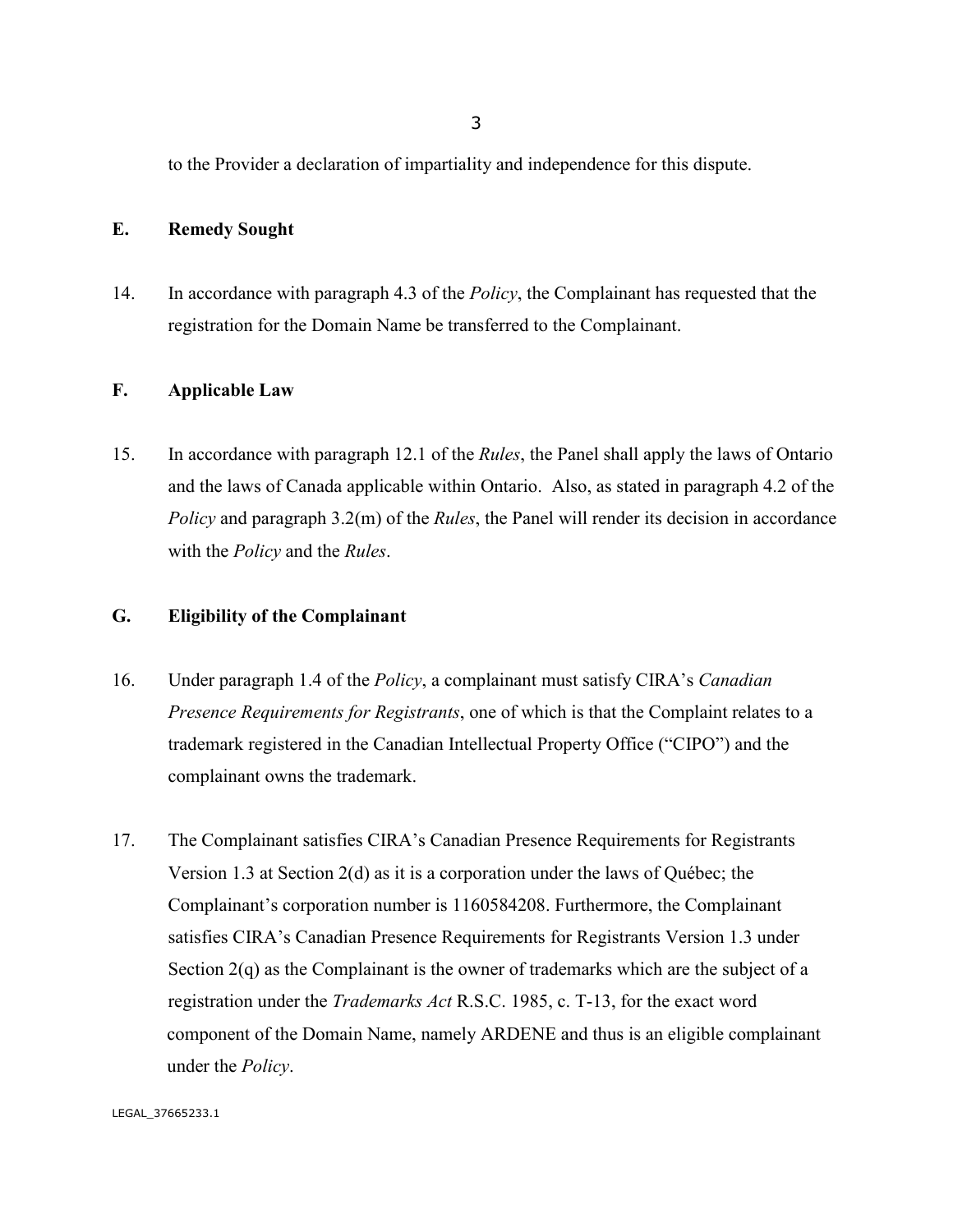#### **H. CIRA** *Domain Name Dispute Resolution Policy*

18. Paragraph 4.1 of the Policy requires that the Complainant establish that: 4.1 Onus. To succeed in the Proceeding, the Complainant must prove, on a balance of probabilities, that:

a) the Registrant's dot-ca domain name is Confusingly Similar to a Mark in which the Complainant had Rights prior to the date of registration of the domain name and continues to have such Rights;

(b) the Registrant has registered the domain name in bad faith as described in paragraph  $3.5;$ 

and the Complainant must provide some evidence that:

(c) the Registrant has no legitimate interest in the domain name as described in paragraph 3.4.

## **I. The Position of The Parties** - **The Complainant's Position**

#### **The Complainant's Background**

- 19. The Complainant is a family-owned Canadian value fashion retailer founded in 1982 and based in Montréal, Québec. It started as an accessories and jewelry retailer, and has since expanded to include clothing, shoes, brand collaborations, and licensed apparel. In addition to its online presence, the Complainant also operates (either directly or under licence) 375 stores across Canada and the United States, as well as in the Middle East, and occupies over 2 million square feet of retail space.
- 20. As part of its business operations, the Complainant has applied for and registered various trademarks, in Canada, the United States and in several other jurisdictions. In Canada more specifically, the Complainant owns several trademark applications and registrations, including a series of marks which contain the term "ARDENE". These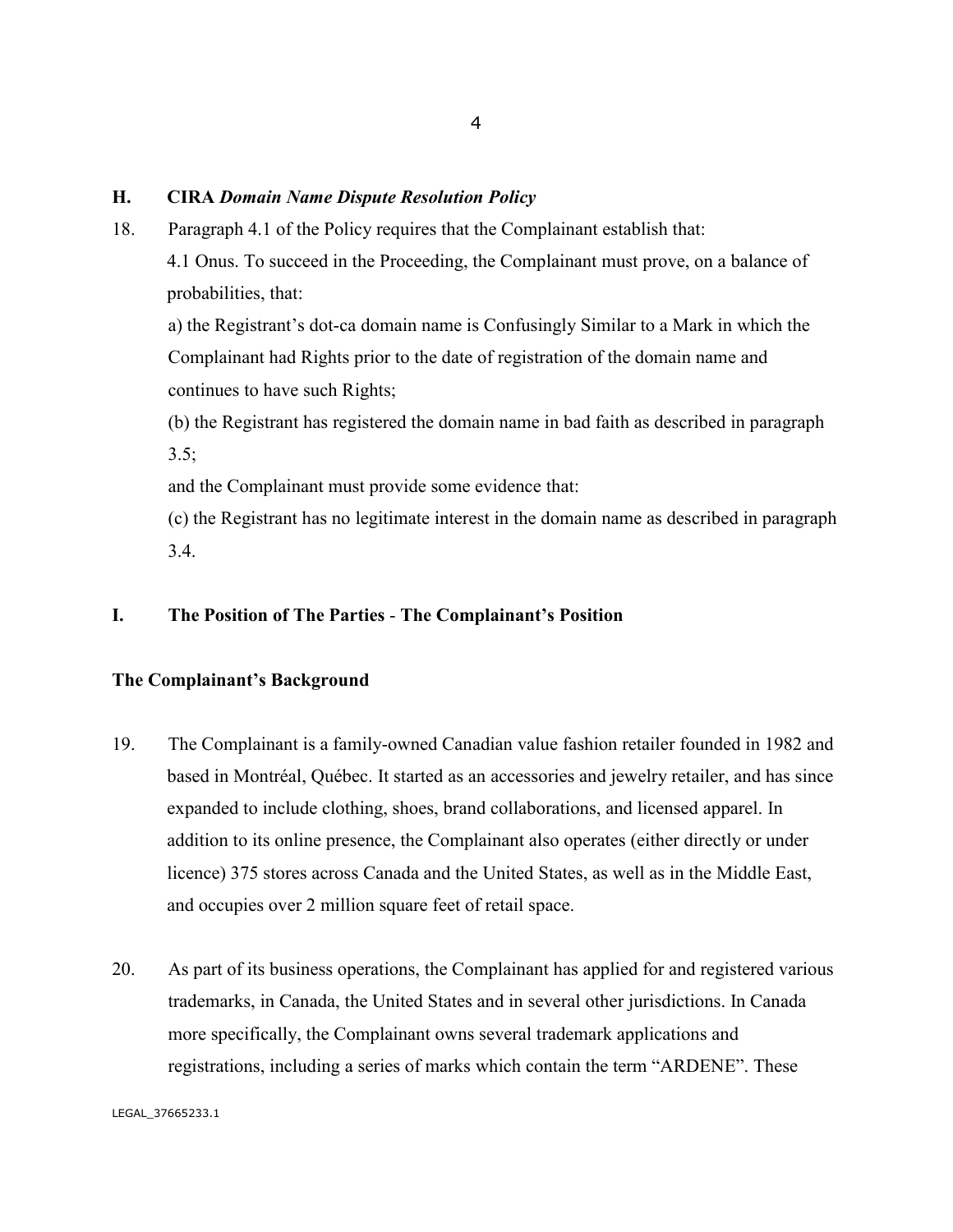"ARDENE Marks" (17 Marks) are listed, and their full particulars are attached to the Complaint as Schedule B.

21. The ARDENE Marks are used and registered mainly in association with jewelry, accessories, clothing, and shoes. Screenshots of the Complainant's website and social media accounts demonstrating the use of the ARDENE Marks by the Complainant are attached to the Complaint as Schedule C.

#### **Complainant's Position Re: Criterion One - Confusingly Similar to A Mark**

- 22. The Domain Name was registered on May 23, 2018, by Bonfire Development Inc. (the "Registrant"); a screenshot of CIRA's Whois Lookup for the Domain Name is attached to the Complaint as Schedule D.
- 23. The majority of the ARDENE Marks (including the ARDENE word mark TMA317,293) have been registered and used by the Complainant well before the registration of the Domain Name by the Registrant – in fact, the earliest registered ARDENE Mark dates back to 1986.
- 24. The Complainant has not given the Registrant any licence, consent, or authorization, whether express or implied, permitting the Registrant to use or register the ARDENE Marks as part of any domain name.
- 25. The Complainant has never acquiesced in any way to the use of the ARDENE Marks by the Registrant in the Domain Name.
- LEGAL\_37665233.1 26. Based on the foregoing, the Complainant submits that the Registrant has registered a domain name that is Confusingly Similar to the Complainant's ARDENE Marks within the meaning of Section 3.3 of the Policy, as the Domain Name is comprised solely of the identical word component "ardene". Moreover, the Complainant submits that the word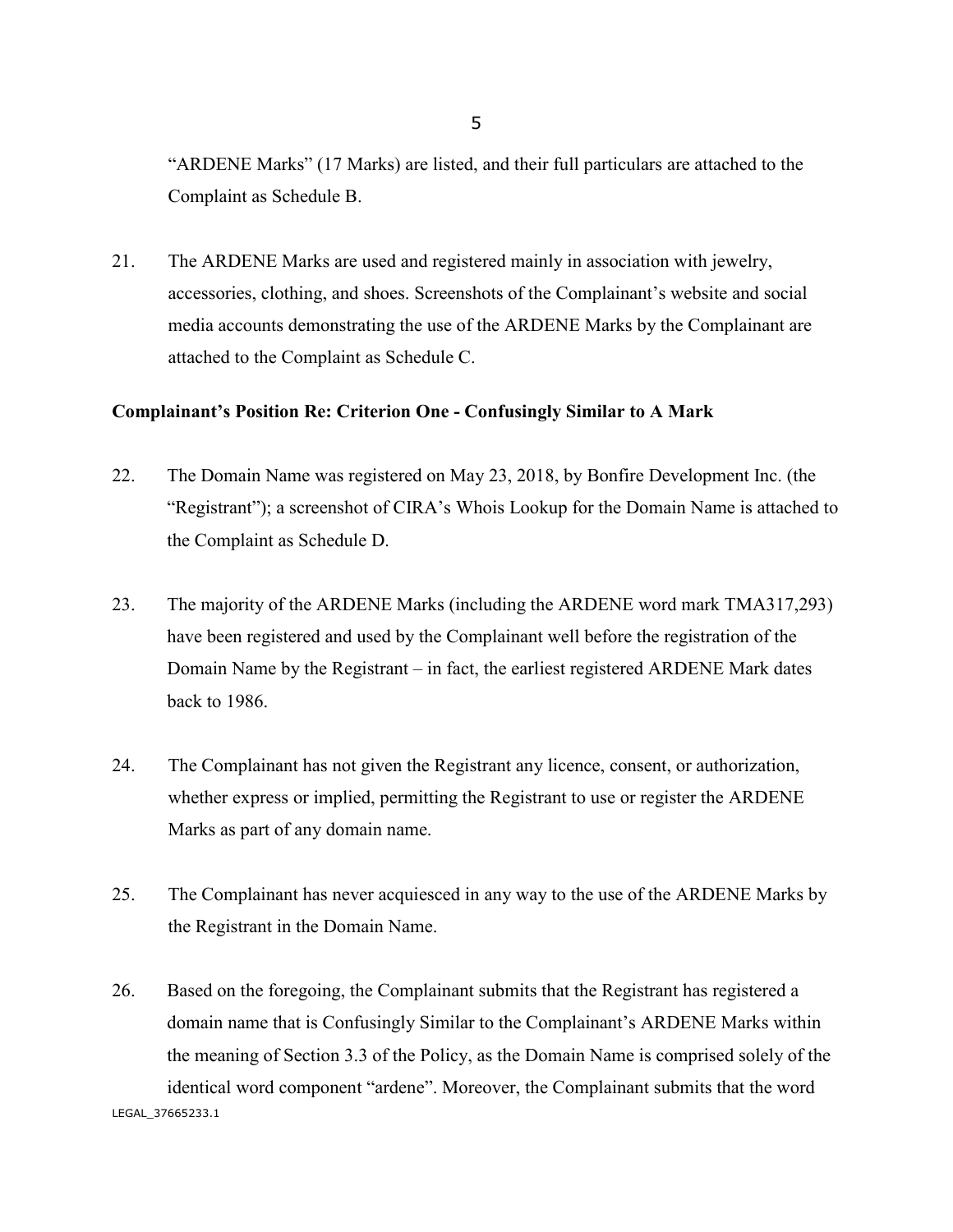"ardene" is a coined word with no ordinary meaning in either French or English, which supports the conclusion that the Registrant registered the Domain Name with the intention of appropriating the Complainant's ARDENE Marks.

#### **Complainant's Position Re: Criterion Two - Bad Faith**

- 27. Based on its searches, the Complainant submits that the registration of the Domain Name by the Registrant was in bad faith, as described in Section 3.5 of the Policy.
- 28. On June 27, 2021, the Complainant conducted a reverse search on DomainIQ to identify other domain names owned by the Registrant; the results are attached to the Complaint as Schedule E (the "DomainIQ Search Report").
- 29. The Complainant submits that the DomainIQ Search Report indicates that the Registrant has registered over 2,400 domain names and that 99% of these domain names have fewer than five web pages and are undeveloped. Further, several of these domain names consist of, or feature, well-known or famous trademarks owned by third parties or descriptive words, including as examples the following:

ALDOSHOES.CA BRATZ.CA CANADIANGOOSE.CA COACHELLA.CA EVANKO.CA CAMBELLS.CA AIRPORTER.CA AMERICANEAGLE.CA CANADAGOOSEPARKA.CA CASADEI.CA

CHARMIN.CA CJAD.CA CLASHOFCLANS.CA F21.CA FODORS.CA FOOTLOCKERS.CA IMBD.CA LEICA.CA IKEA.CA MANOIRESTSAUVEUR.CA

LEGAL\_37665233.1

6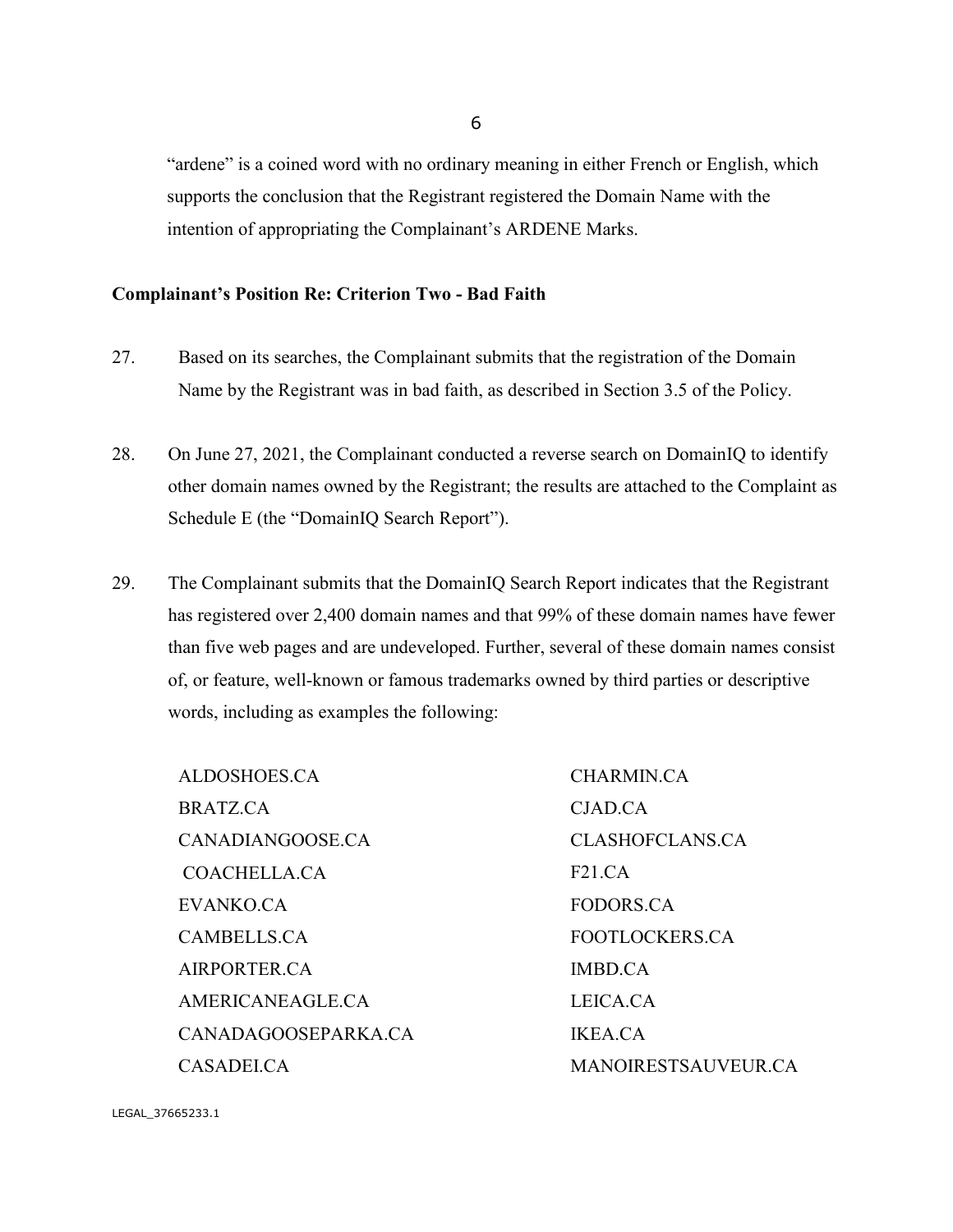| MCKINSEY.CA_ | SUNJET.CA |
|--------------|-----------|
| NAUTILUS.CA– | TONKA CA  |
| PRADA.CA     | WEST49.CA |

- 30. Based on the results of the DomainIQ Search Report, the Complainant submits that the Registrant:
	- i. registered or acquired the Domain Name primarily for the purpose of selling, renting, licensing, or otherwise transferring the Domain Name to the Complainant, Complainant's licensor, a licensee of the ARDENE Marks, or to a competitor of the Complainant for valuable consideration in excess of the Registrant's actual costs in registering or acquiring the Domain Name, in contravention of Section 3.5(a) of the Policy. The Complainant refers to Schedule F attached to the Complaint and points out that the Registrant's website available at the domain name BONFIRE.CA expressly states that "*[c]ertain domain names in our portfolio were purchased strictly as an investment and thus for future resale*";
	- ii. has engaged in a pattern of registering domain names in order to prevent persons who have rights in trademarks from registering the marks as domain names, and registered or acquired the Domain Name in order to prevent the Complainant from registering the ARDENE Marks as a domain name, in contravention of Section 3.5(b) of the Policy; and
	- iii. registered or acquired the Domain Name primarily because the use of the word component "ardene" in the Domain Name creates an undue association between the Registrant and the Complainant in contravention of Section 3.5(d) of the Policy. The use of the word component "ardene" in the Domain Name is attracting internet users who would be looking for Complainant's products and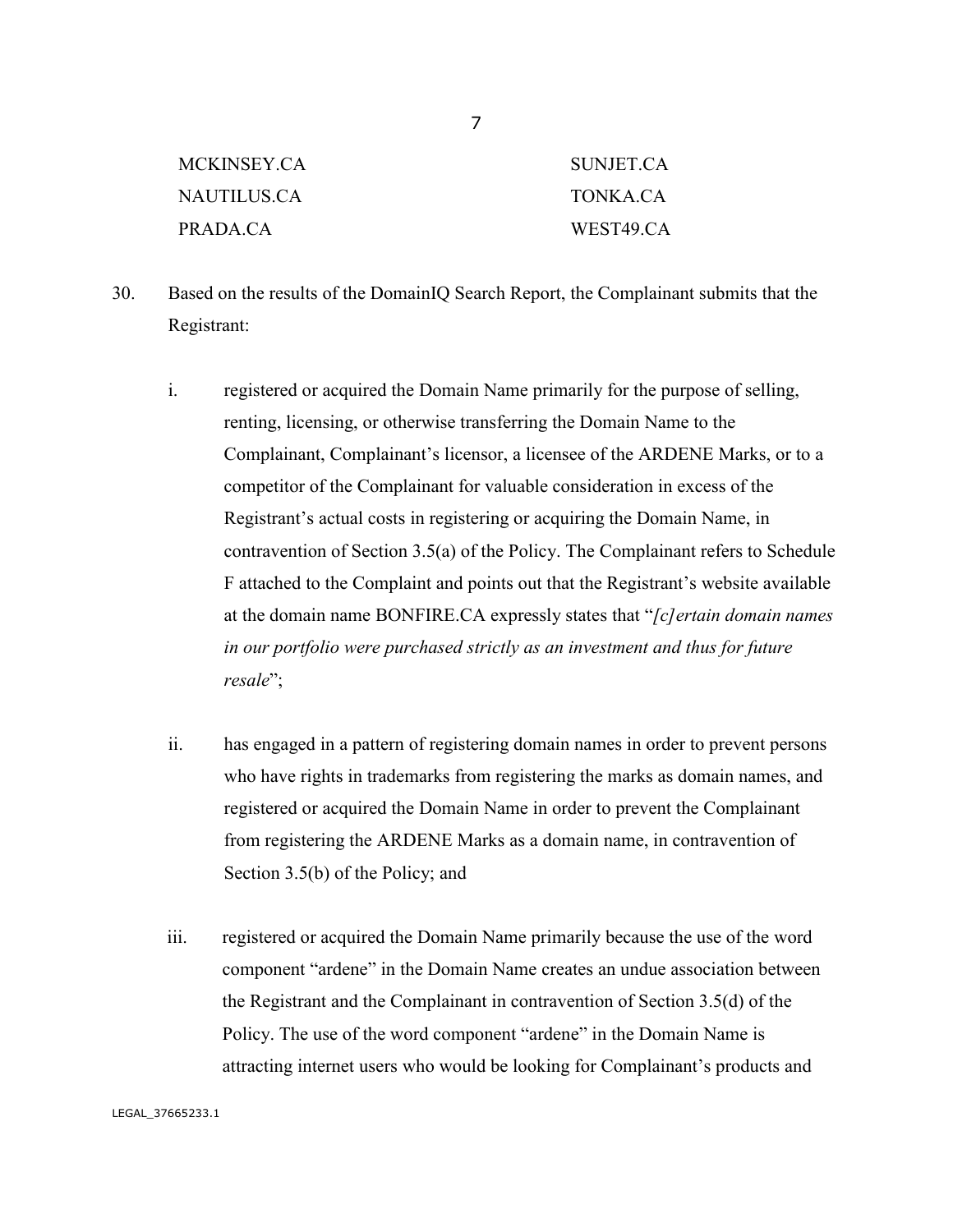services and would assume that the Registrant was affiliated with the Complainant.

- 31. The Complainant relies on the decision in *Optrex Limited v Nameshield Inc c/o Daniel Mullen*, DCA-1612-CIRA. In said case, it was demonstrated that the registrant had registered 4,664 .CA domain names. A significant number of these domains corresponded to well-known trademarks owned by third parties, such as <dolceandgabbana.ca>, <majorleaguesoccer.ca>, and <thenewyorktimes.ca>. The panel concluded that the <optrex.ca> domain had also been registered in bad faith, stating the following:
	- "*46. The Panel finds that, on the balance of probabilities, the Complainant has established that the Registrant has engaged in a pattern of registering domain names identical to, or confusingly similar to, trademarks owned by other entities and in use prior to the registration of the domain name. The Registrant did not provide any response or explanation in respect of its conduct and failed to rebut the evidence presented by the Complainant."*

"*49. Accordingly, the Panel finds that the Complainant has established, on the balance of probabilities, that the Registrant has registered the Domain in bad faith as described in paragraphs 3.5(b) and (d)."*

32. The Complainant submits that in the *Optrex* case, the panel also made reference to the WIPO decision *Volvo Trademark Holding AB v Cup International Limited* (Case No D2000-0338). In this case, the complainant had a registration for the VOLVO OCEAN RACE mark and the registrant had registered the THEVOLVOOCEANRACE.COM domain name. The registrant also owned the AMERICASCUP.COM and TEAMNEWZEALAND.COM domain names, even though other third parties owned the rights to such marks. The decider indicated that "*The fact that the domain names 'americascup.com' and 'teamnewzealand.com' were registered by the Respondent when*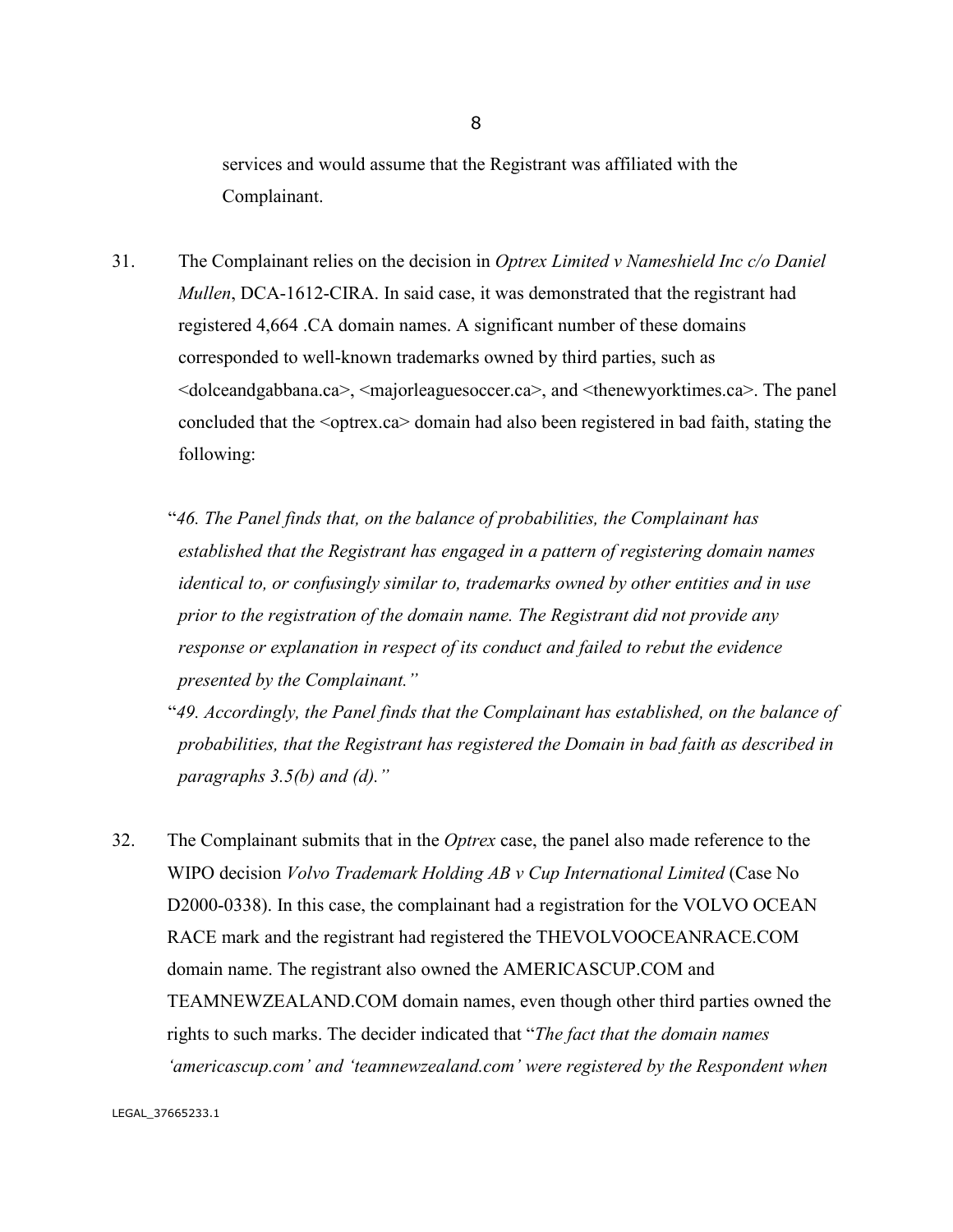*there were other owners of the trademarks 'AMERICASCUP' and 'TEAMNEWZEALAND' is in the Panel's view prima facie evidence of the Respondent engaging 'in a pattern of such conduct' as envisaged in sub paragraph 4(b)(ii).*"

- 33. The Complainant also refers to the CIRA decision *Queen's University at Kingston v Oliver Twist Domains Inc* (December 14, 2017), referring to *British Telecommunications Plc & Ors v One In A Million Ltd & Ors* [1998] EWCA Civ 1272 (23 July 1998). In this case, the registrant had registered the domain name QUEENSUNIVERSITY.CA, and had also registered and held a large number of domain names consisting of or featuring well-known or famous trademarks of third parties. The registrant was found to be cybersquatting and misappropriating the goodwill owned by third parties, with an end to "*generate revenue through misrepresentations made to the public and/or by selling the domain name to the owner of the misappropriated goodwill, or both in sequence*". Such a "business model" was found to be a "*core form of dishonest dealing*" and the Panel considered that the registrant registered the domain name QUEENSUNIVERSITY.CA in bad faith.
- 34. The Complainant notes that in order to establish bad faith, Section 3.5 of the Policy provides that any of the circumstances described in Subsections 3.5(a) to 3.5(d) would be sufficient for that purpose. The Complainant submits that, in the present case, the Registrant's conduct as described above is relevant to several of the subsections and clearly demonstrates bad faith for the purpose of Section 3.5 of the Policy.

#### **Complaint's Position Re: Criterion Three - No Legitimate Interest**

35. The Complainant submits that the Registrant had no legitimate interest in registering the Domain Name. The Complainant has conducted a search on the Canadian Trademark Register to identify active trademark applications or registrations owned by the Registrant. The search results indicate that, as of June 30, 2021, no trademarks were

9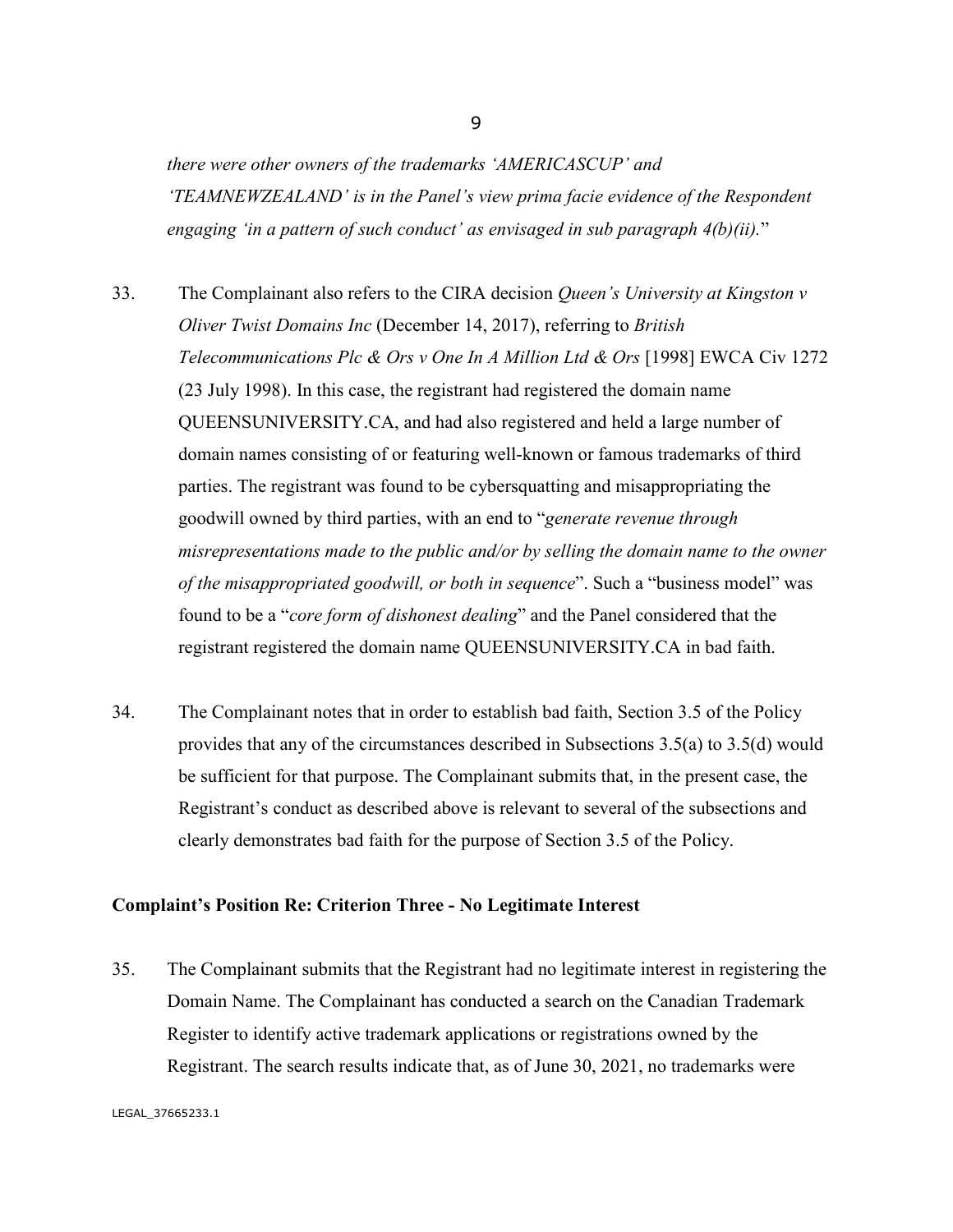applied for or registered in Canada in the name of the Registrant, including for a mark comprised of an "ardene" word component; the search results are attached to the Complaint as Schedule G.

- 36. The Complainant notes that as of the date of the Complaint, the Registrant is not using the Domain Name in association with any wares, services, business, or non-commercial activity. Rather, the Domain Name redirects to the ARDENE.COM domain name, the Complainant's website, as demonstrated in screenshots taken on July 27, 2021, of the Domain Name attached as Schedule H to the Complaint.
- 37. In addition, a search conducted on July 6, 2021, on the Internet Archive Wayback Machine's website WEB.ARCHIVE.ORG reveals that the Domain Name has been redirecting to the VANITYEMAIL.CA/ARDENE.CA domain name since at least as early as August 4, 2018, and until at least as late as May 19, 2019; the results of this search are attached as Schedule I to the Complaint.
- 38. The Complainant notes that VANITYEMAIL.CA is a domain name owned by the Registrant since at least as early as November 1, 2006, as reflected in Schedule E attached to the Complaint. As of July 6, 2021, this domain name redirects to the BONFIRE.CA domain name.
- 39. Considering that (i) the Registrant is not using the Domain Name in association with any wares, services, business, or non-commercial activity, (ii) "ardene" is not a generic name in Canada for goods or services nor is it a geographical location, (iii) "ardene" is not the legal name of the Registrant, and (iv) the Registrant has no rights in trademarks comprised of the word component "ardene", the Complainant submits that the Registrant cannot claim to have any legitimate interests in the Domain Name within the meaning of Section 3.4 of the Policy.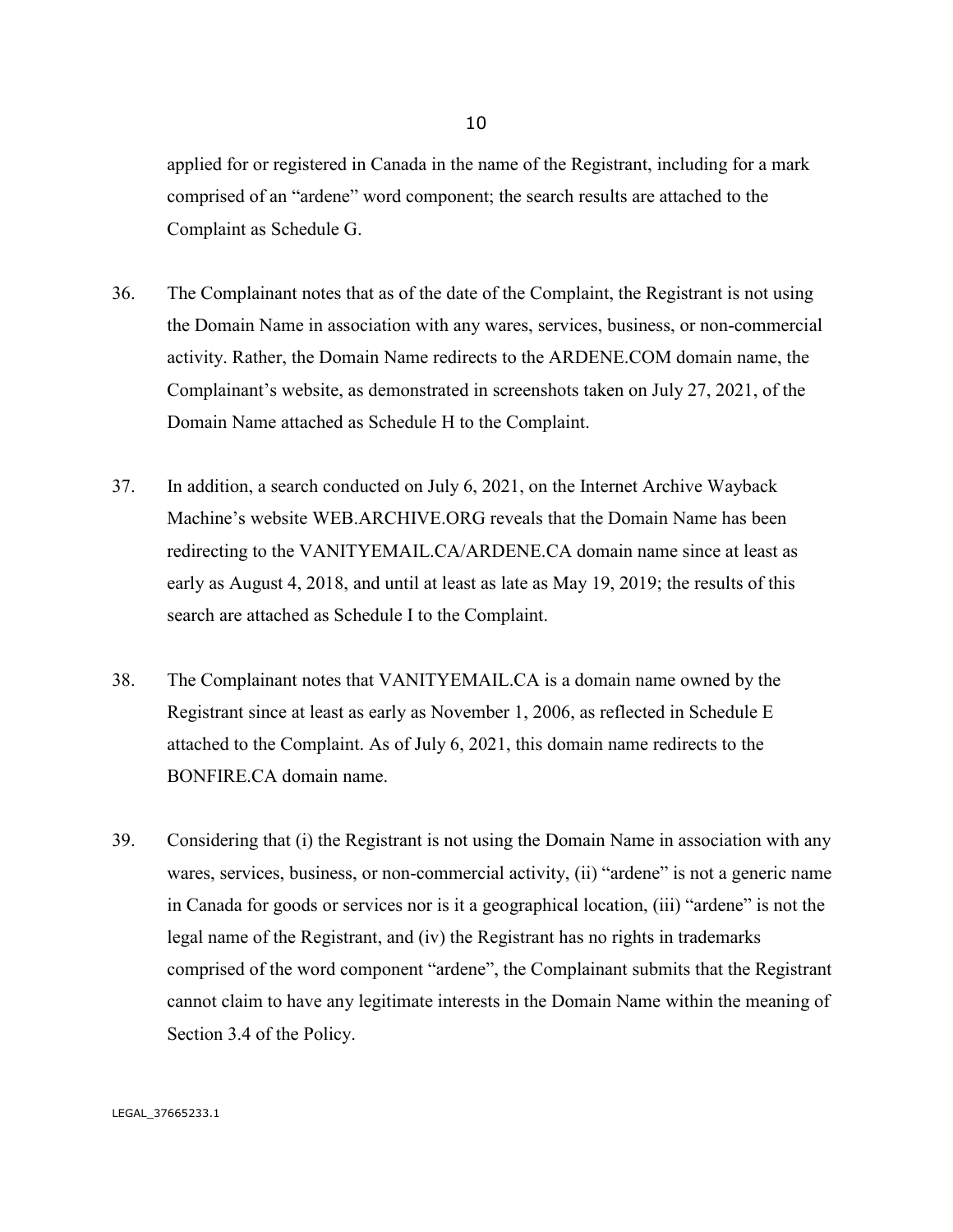#### **J. The Position of The Parties - The Registrant's Position**

#### **The Registrant's Background**

- 40. The Registrant describes itself as a web developer. It sees each domain as a potential investment in a new business opportunity. The Registrant has learned from trial and error that domain names are very valuable, both from a development potential and a resale potential. The Registrant acquires domain names because of their value and the right to develop and/or resell these valuable assets.
- 41. The Registrant offers as examples of its business model the domains CreditCards.ca and Jobs.ca. which Registrant acquired for a price well into the six-figures range, developed them, and later resold them.
- 42. In another example, the Registrant bought the domain "bonfire.ca" and created Registrant's company using this domain. The Registrant was approached by a corporation who wanted the domain for a new music streaming service. The Registrant sold the domain for a profit. A decade later the corporation abandoned their project, and the Registrant re-acquired the domain. Therefore, the Registrant now owns the bonfire.ca domain name again.
- 43. The Registrant buys some domains because they are similar to other domains the Registrant already owns. Future development efforts can be leveraged to develop and launch many domains using the same backend platform. The Registrant likes to acquire similar/related domains to domains it already owns.
- 44. The Registrant has acquired a large portfolio of thousands of generic domain names of various types. These types include:
	- i. 2-letter, 3-letter, and 4-letter acronym domains (i.e., o2.ca, op.ca, col.ca.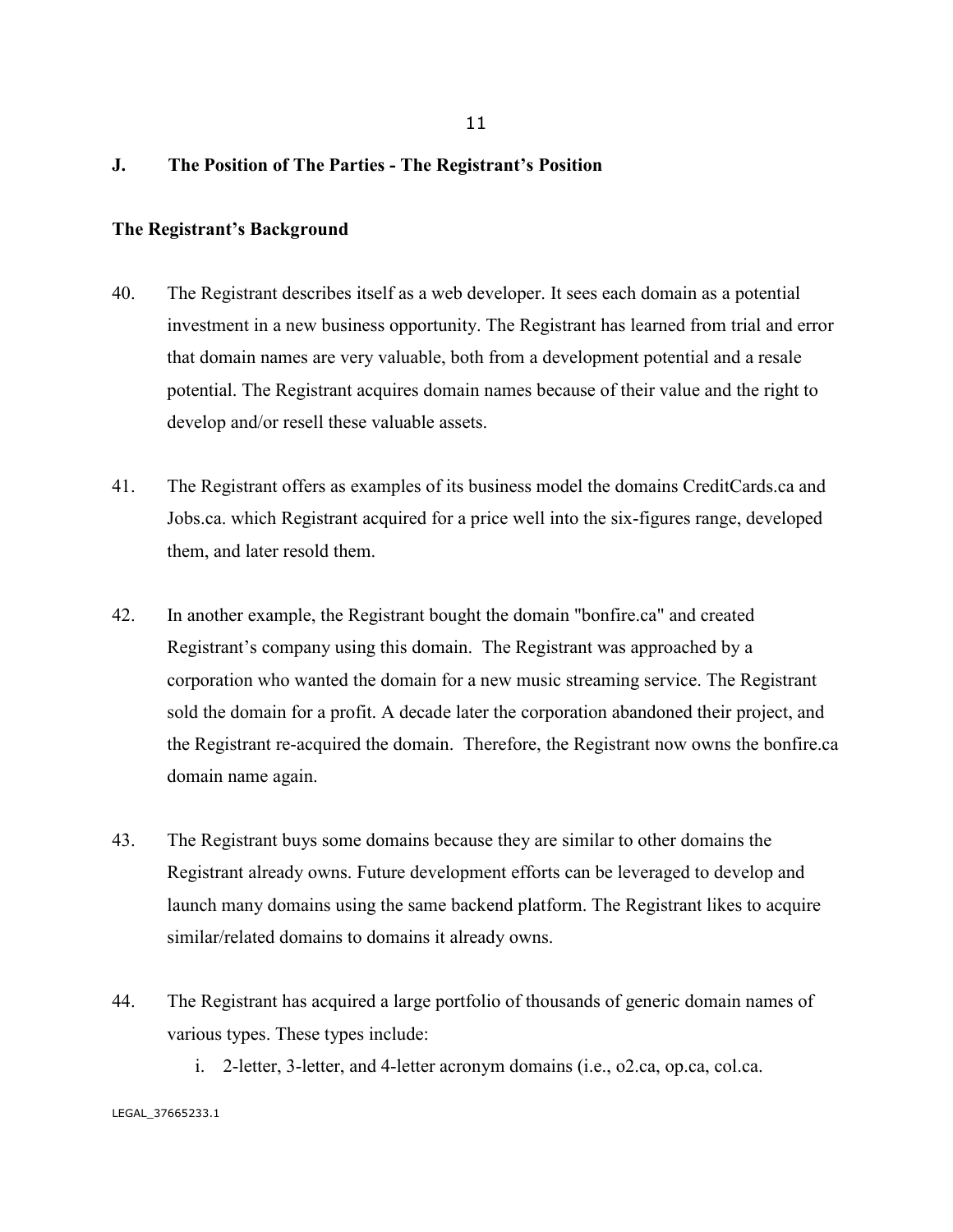- ii. dictionary words (i.e., bonfire.ca, summit.ca, propel.ca)
- iii. 2-word domains that create a common term or phrase (i.e., autoinsurance.ca, patentlawyer.ca)
- iv. given names and surnames (i.e., brad.ca, jenkins.ca)
- v. names of geographic places (i.e., cherryville.ca, westbank.ca, castlemountain.ca)
- vi. geographic based 2-word domains (i.e., ottawaweather.ca, torontoplumbing.ca)
- 45. This is not an exhaustive list of generic domain "types". The Registrant has grown a portfolio primarily by buying domain names in the aftermarket, i.e., from existing owners on a domain-by-domain basis, as portfolio acquisitions of numerous domains in a single purchase, or from the CIRA approved TBR expiring domain auctions. The Registrant has a significant investment in its domain name portfolio. The Registrant's entire portfolio is reserved for future use in a development project, or possibly as a resale for profit.

#### **Registrant's Position Re: Criterion One - Confusingly Similar to A Mark**

- 46. The Registrant agrees and is aware that the domain name Ardene.ca is Confusingly Similar to Complainant's Mark. The Registrant submits that the same may be said for nearly every generic name or word in the dictionary. In some cases, a given name or word could be similar to many trademarks owned by many different owners. The Registrant is very careful to not infringe on anyone's trademarks. This is why The Registrant does not typically "park" domain names that are generic names with advertisements.
- 47. The Registrant agrees that the Complainant has applied for various trademarks. The Registrant does understand and fully respects the Complainants trademark rights.
- 48. The Registrant accepts the Complainant's marks as demonstrated in the Complaint. The Registrant agrees that the Complainant's marks appear to be legitimate examples of the Complainant's marks in use.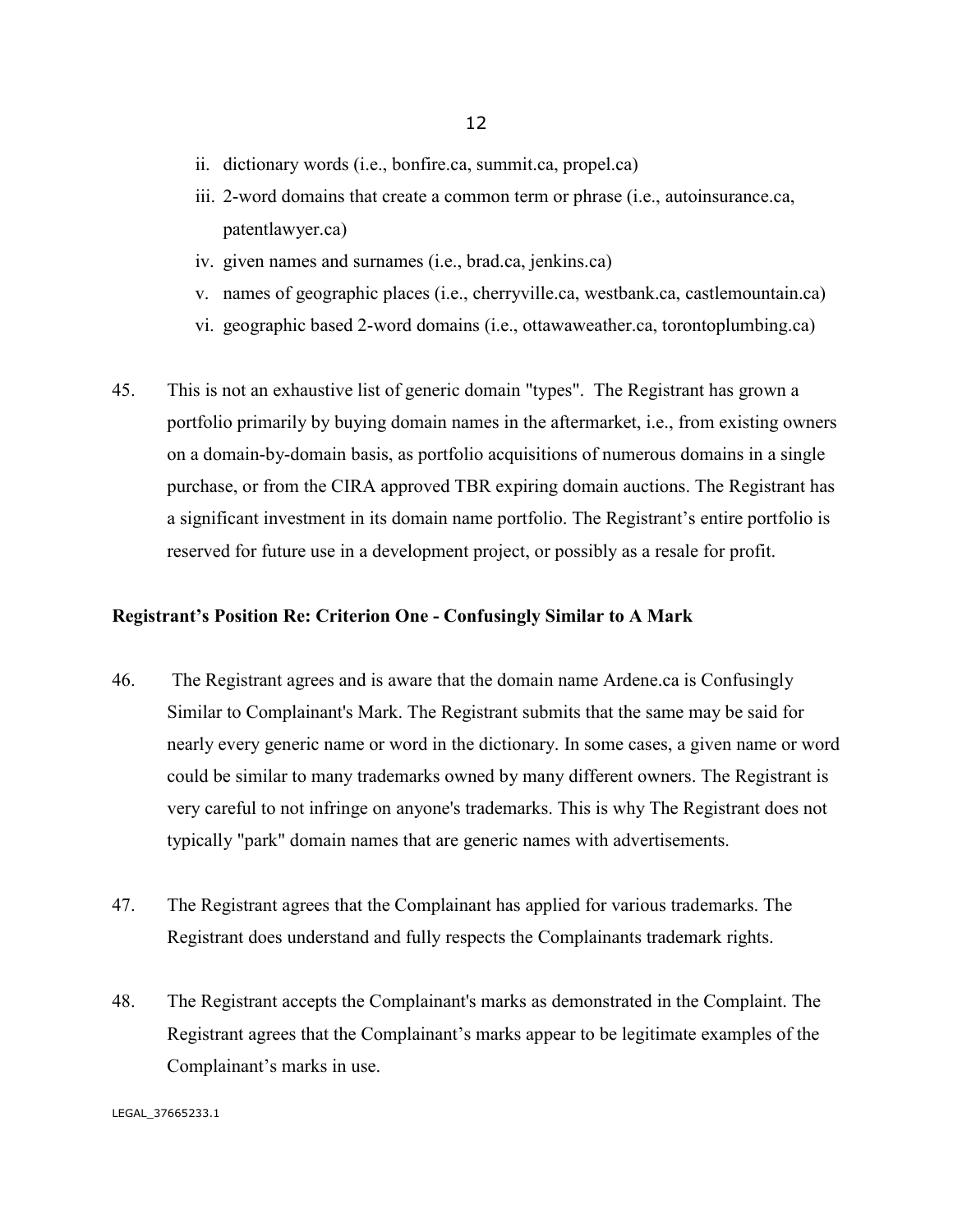#### **Registrant's Position Re: Criterion Two - Bad Faith**

- 49. The Registrant purchased the Domain Name in an expired domain auction from Sibername and registered the Domain Name on May 23, 2018.
- 50. The Registrant notes that Complainant makes the statement that they have not given the Registrant authorization to use the Domain Name. The Registrant submits that is a false statement and suggests that the lawyer representing the Complainant may have not been aware of an agreement authorizing the use of the Domain Name.
- 51. The Registrant refers to Appendix D through F attached to the Response as showing correspondence from Ardene employees granting permission to use the ardene.ca domain name in partnership with Complainant's marketing department. The Ardene employees Vicki Marcoux, Marketing Director [Appendix B], and Eleanor Salines, Digital Marketing Manager [Appendix C] both granted permissions to partner with the Registrant's advertising partner, Affinity. Affinity operates the SitePlug service, which sends traffic from the Ardene.ca domain name on a zero-click basis (i.e., redirect).
- 52. The Complainant concludes that Registrant registered the Domain Name with the intention of appropriating the Complainant's marks. The Registrant does not agree and asserts that the Domain Name was registered due to it being a given name, used in Canada, just like the hundreds of other domain names the Registrant also owns of a similar type (given names and surnames).
- 53. The Registrant submits that the Complainant has provided no evidence that Registrant registered the Domain Name to "appropriate" the Complainant's Mark.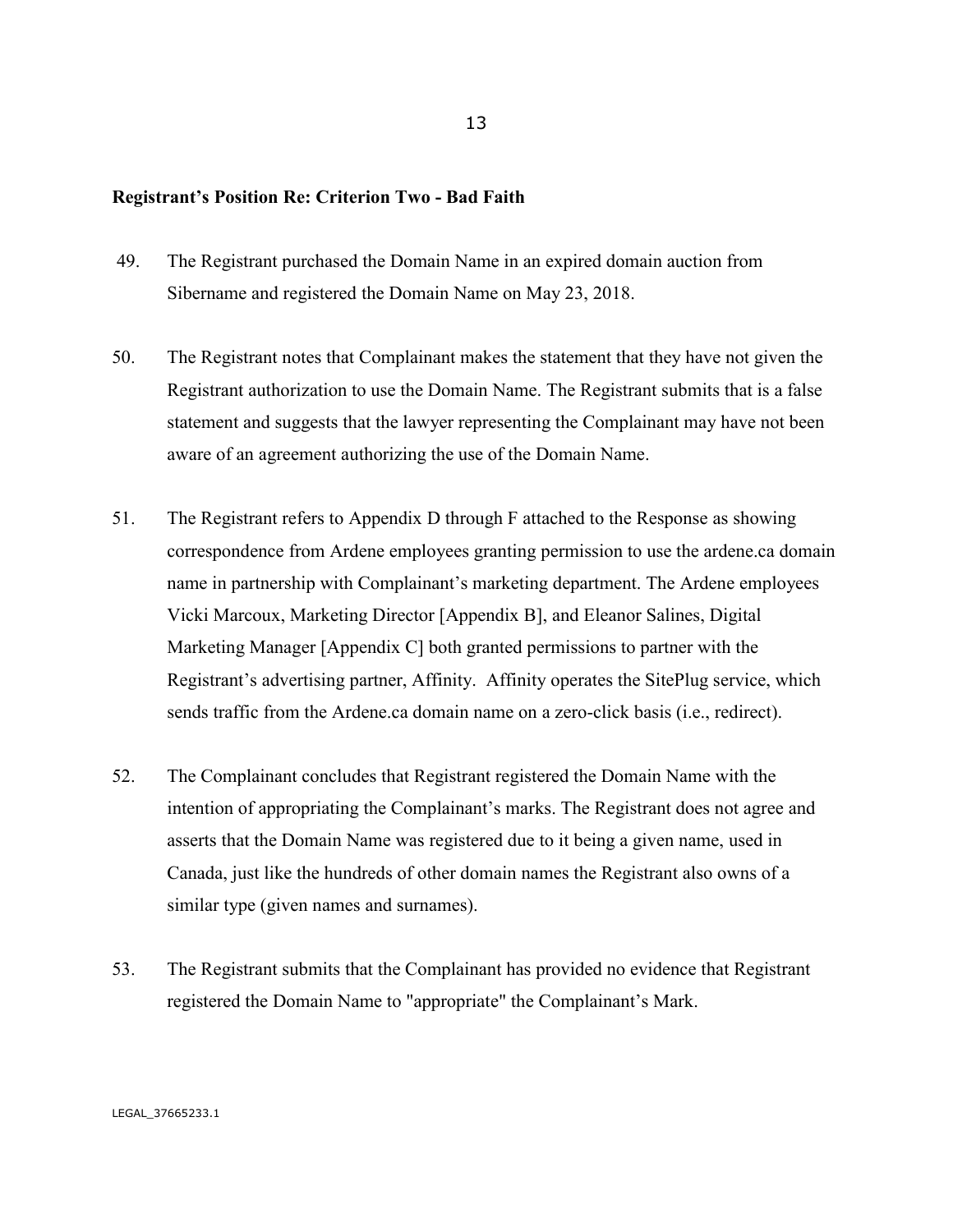- 54. The Complainant alleges bad faith due to other domain registrations that are also trademarks of other businesses. The Registrant submits that Complainant's evidence is egregiously misleading. The Registrant submits that many of the domains listed are not even registered, let alone registered by Registrant, therefore Registrant submits that this evidence was knowingly submitted as being false and misleading.
- 55. In addition, the Registrant submits that other domains that are registered and owned by Registrant are inherently generic as well. Out of thousands of generic domains Registrant owns, many will have existing trademarks as most common dictionary words or names are included in some existing trademarks. This is exactly why a trademark is specific to products or services and does not cover every possible use of a word.
- 56. The Registrant states that the following domains are registered, but are not owned by Registrant, contrary to the Complainant's assertion in its submission: aldoshoes.ca ikea.ca tonka.ca
- 57. The Registrant states that the following domains are not even registered by anyone and are free to register: canadagooseparka.ca clashofclans.ca evanko.ca imbd.ca manoirestsauveur.ca
- 58. The Registrant states that the following generic domains are owned by Registrant: canadiangoose.ca - an animal, multiple trademarks but all incorporate additional words cambells.ca - a surname, no trademark found in CIPO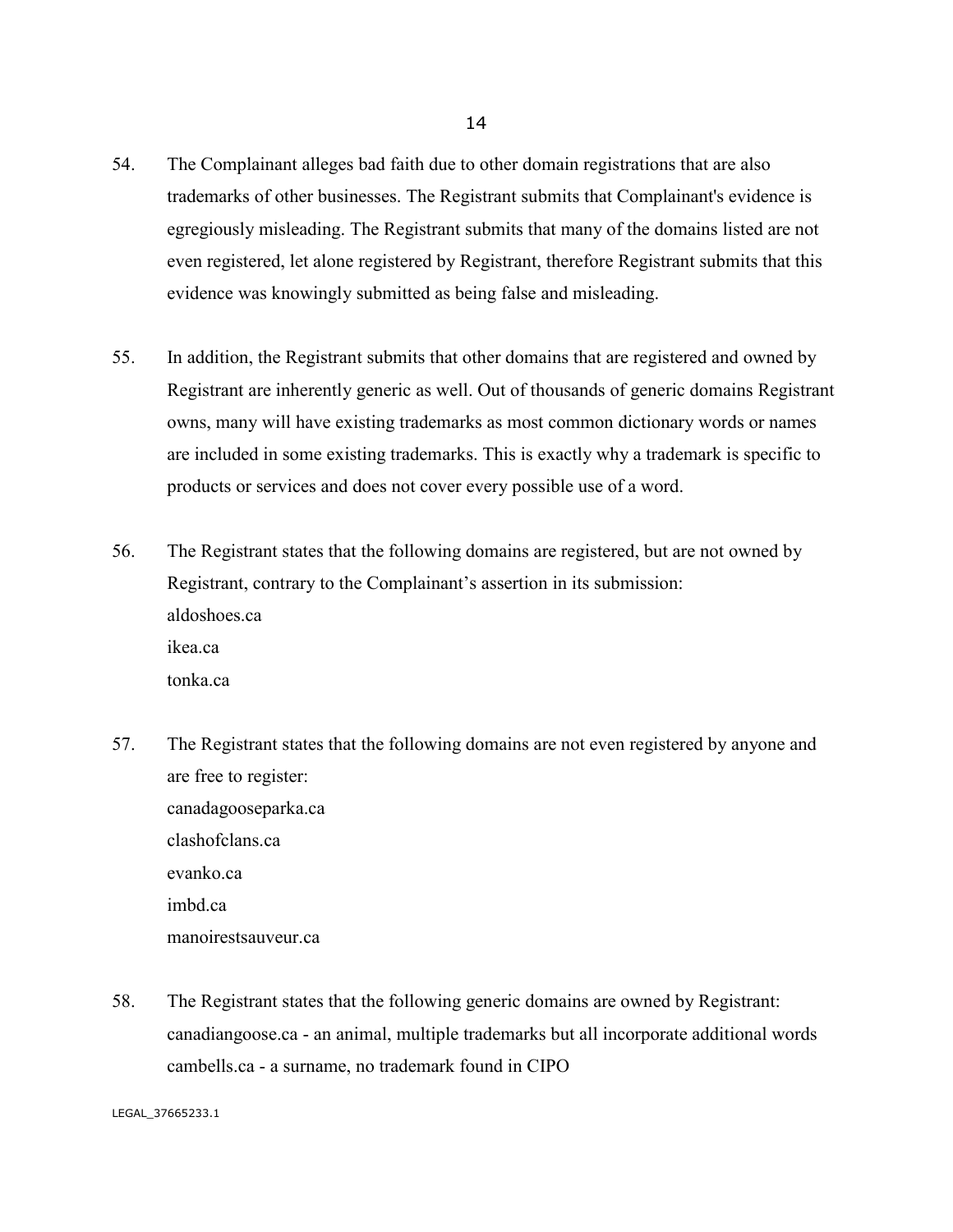cjad.ca - an acronym, no trademark found in CIPO fodors.ca - a surname, no trademark found in CIPO leica.ca - a surname, multiple trademarks found in CIPO mckinsey.ca - a surname, one trademark found in CIPO bratz.ca - a surname, multiple trademarks found in CIPO coachella.ca - a city in California, we own many California city names in the .CA space. airporter.ca - a type of service, one trademark found in CIPO but incorporates additional words casadei.ca - a surname, multiple trademarks found in CIPO footlockers.ca - containers for storing personal items, especially used in military nautilus.ca - an animal,<https://en.wikipedia.org/wiki/Nautilus> americaneagle.ca an animal, [https://en.wikipedia.org/wiki/American\\_Eagle](https://en.wikipedia.org/wiki/American_Eagle) charmin.ca, a given name/first name. Registrant knows a girl from high school with this first name f21.ca - acronym, one trademark found in CIPO but incorporates another word

prada.ca - a surname, multiple trademarks found in CIPO

sunjet.ca - a two-word domain, thought it would be a good travel website. One trademark for inkjet printers.

west49.ca - in reference to the 49th parallel, the US/Canada border, no trademark found in CIPO

- 59. Registrant submits that the Complainant's the bad faith evidence is very misleading by listing domains Registrant clearly does not own or are not even registered. Further domains listed are clearly generic names, places, animals, items, etc... Some don't even have any existing trademarks as the Complainant is clearly trying to imply.
- 60. Registrant argues that trademarks will exist on many words and names, but that trademark registration does not grant full rights to every potential use of that word. Registrant acknowledges and respects the various trademark owner's marks, and the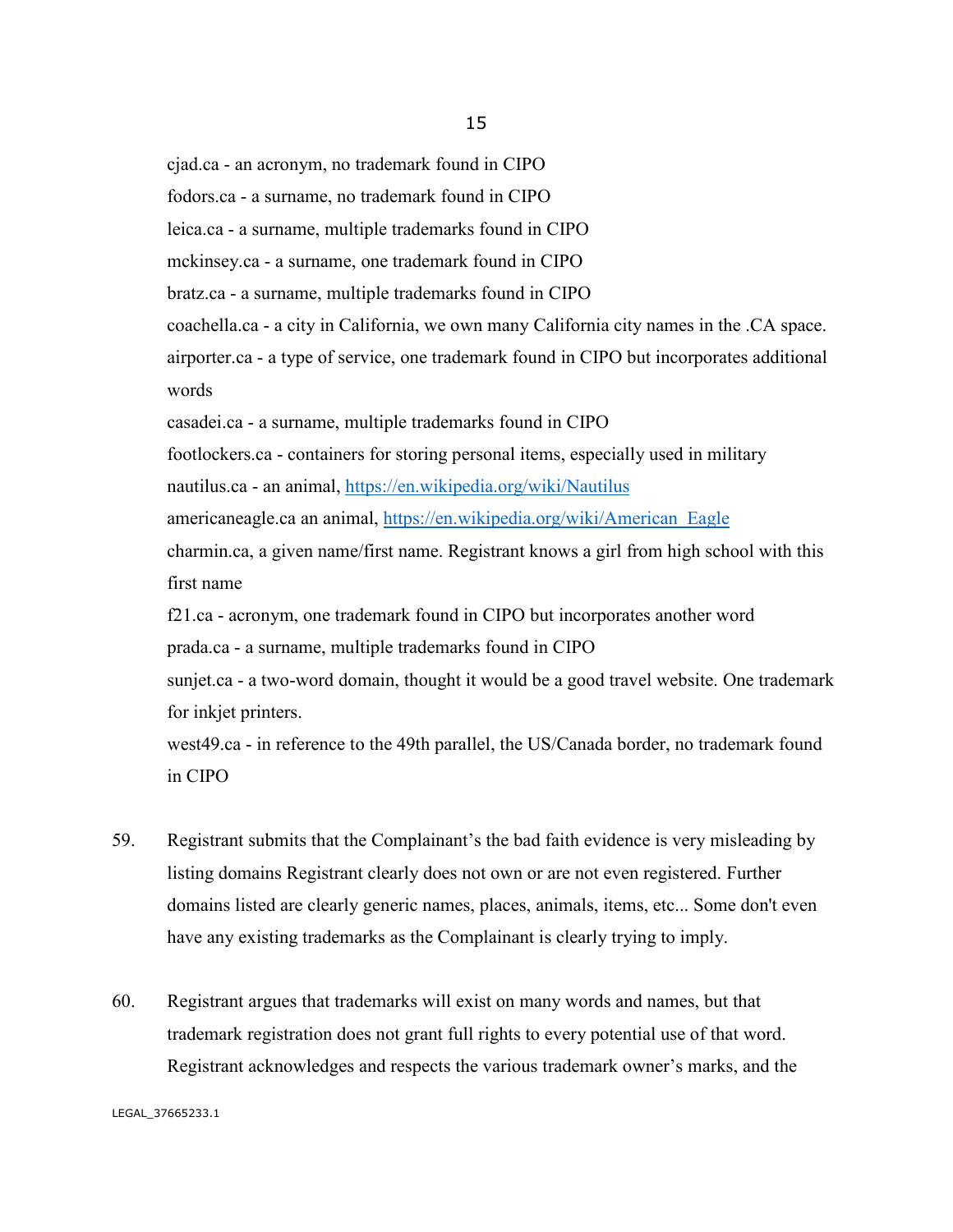Registrant works to ensure that Registrant does not infringe. Even the Complainant does not show any real evidence of infringement regarding the Ardene.ca domain name.

- 61. The Registrant submits that the Complainant has provided no real evidence of bad faith other than pure conjecture.
- 62. Regarding the cases cited by Complainant the Registrant submits that *Optrex Limited vs Nameshield,* and *Queen's University vs Oliver Twist Domains* are irrelevant due to the fact that "ardene" is generic word that is a given/first name, while the examples in the cases cited are of egregious trademark infringement.

#### **Registrant's Position Re: Criterion Three - No Legitimate Interest**

- 63. The Registrant indicates the specific Domain Name in question, ardene.ca, was registered as being part of a list of given names/surnames. The Registrant refers to Appendix A attached to the Response for evidence of use as a given name in Canada.
- 64. The Registrant previously developed and ran a vanity email service on the website vanityemail.ca. Many other given names and surnames were redirected to the vanityemail.ca service, where users could rent an email address from the Registrant. As Registrant came across expiring domains in the TBR process, or through aftermarket sales, the Registrant has continued to acquire additional given names and surnames for this purpose.
- 65. A change in pricing from the Registrant's initial email service provider made the model no longer successful and the service was shut down in 2020 to stop new email address orders from coming in. The Registrant has not found another cost-effective and suitable replacement.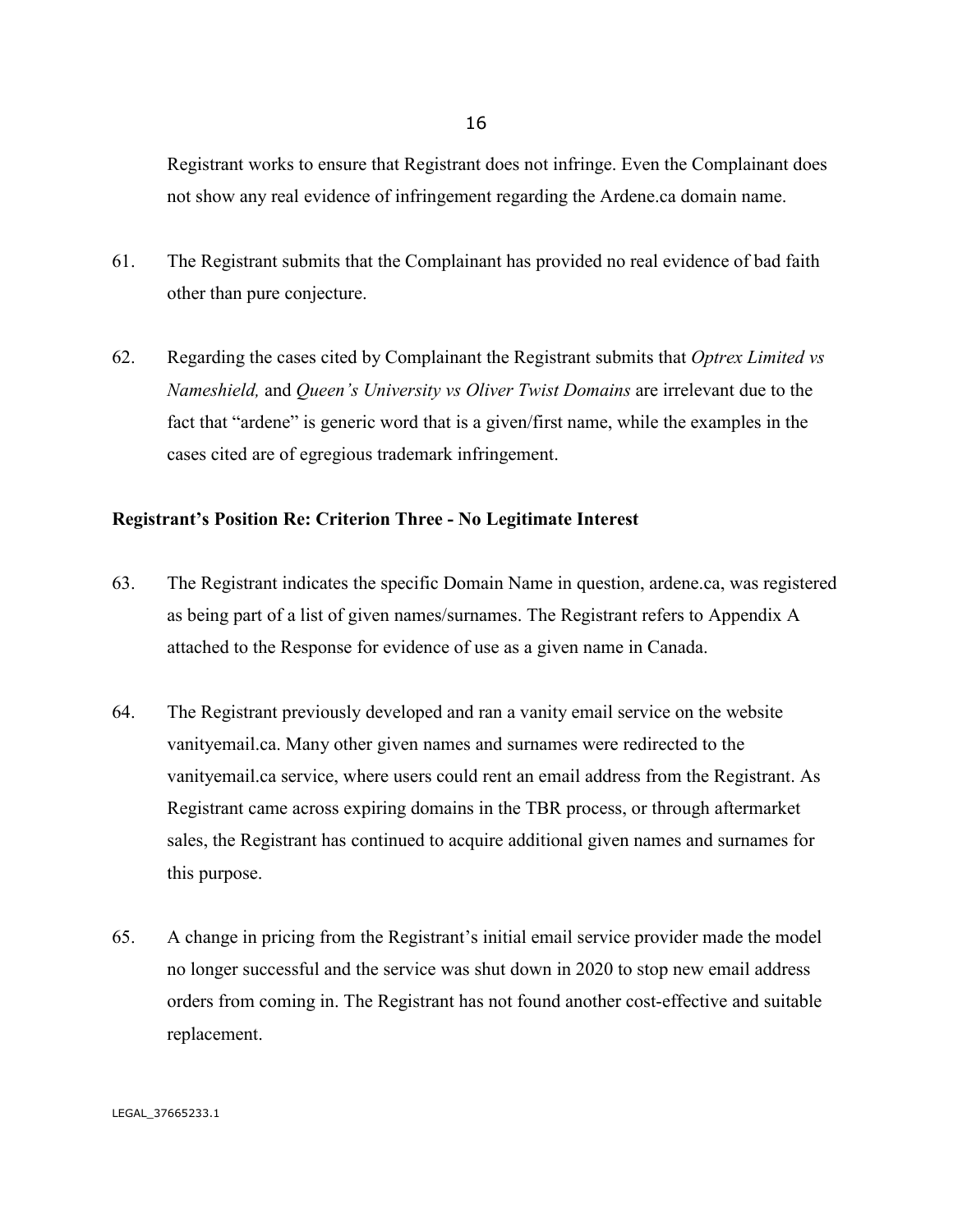- 66. The Registrant claims to own approximately 800 domain names that are exact matches for given names and surnames, so although the vanity email service remains shuttered to new customers, it is one of Registrant's future development projects to re-launch the service with a new mail provider and website. As the Complainant has pointed out, Archive.org has verified that the Ardene.ca domain name was used precisely in this way for the first couple years Registrant owned it.
- 67. The Registrant notes that the VanityEmail service had been running since as far back as 2009 and earlier.
- 68. The Registrant submits that this use clearly establishes the Registrant's legitimate interest in the domain Ardene.ca in conjunction with the VanityEmail service.
- 69. The Registrant submits that the act of selling .CA domain names at prices exceeding registration costs is specifically allowed/endorsed/permitted by CIRA through the resale of expired domain names by registrars through CIRA's TBR system and subsequent auctions. This system is designed to specifically exclude the general public from being able to register domains at normal registration costs and that they can only be acquired through highest bidder auctions.
- 70. The Registrant submits that the act of selling domain names for profit above registration costs is completely supported by CIRA as long as the new purchaser accepts the CIRA terms and conditions. That has always legitimized buying and selling .CA domain names as a legitimate interest - subject to the CIRA terms of service.
- 71. The Registrant submits that reselling domains for profit is a legitimate interest. Developing the domain first, then reselling is always the preferred option as the Registrant is able to increase the resale value and profit by doing so. On occasion, the Registrant does sell undeveloped domain names when it makes sense to do so.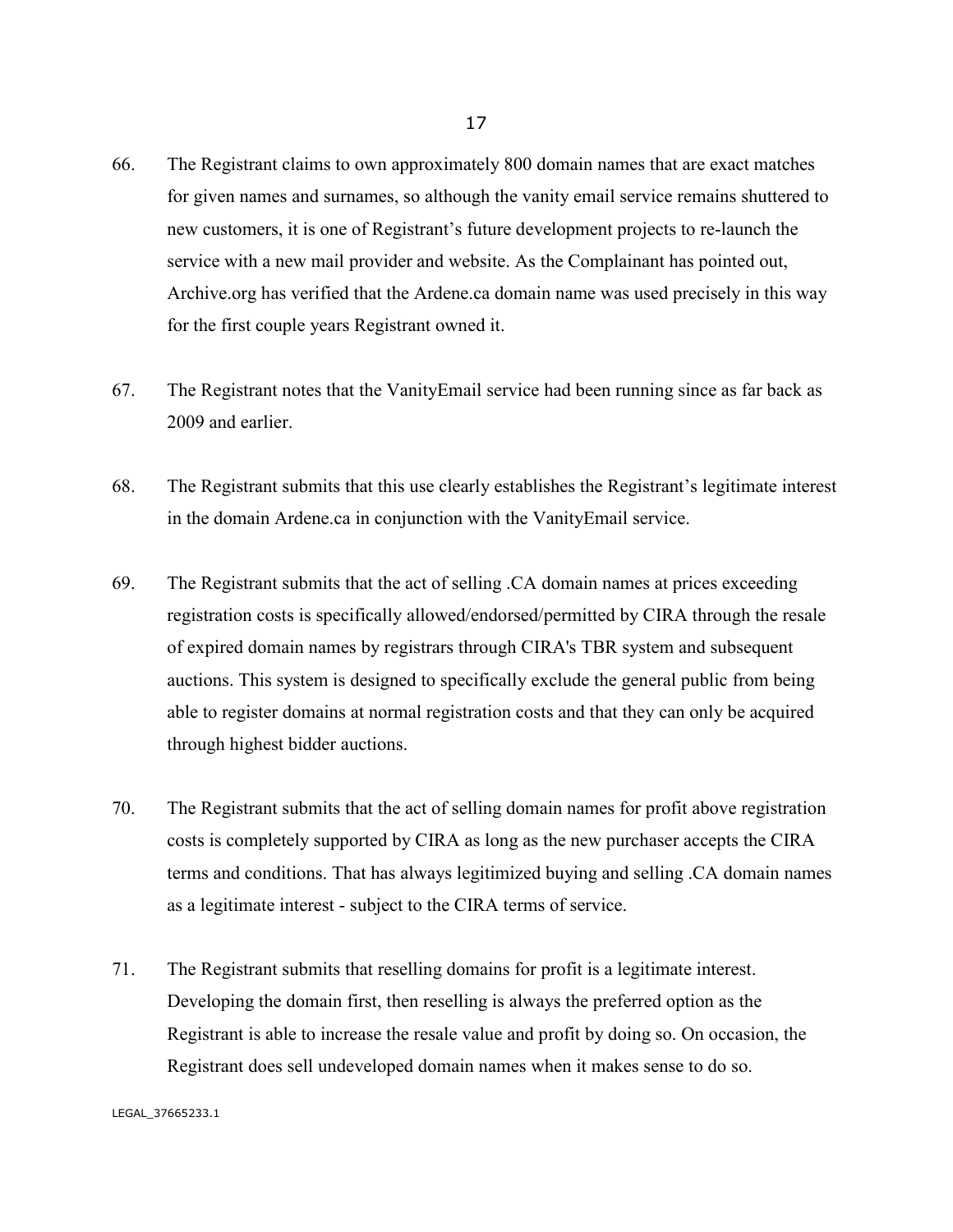#### **J. Discussion and Analysis**

#### **Discussion Re: Criterion One - Confusingly Similar to A Mark**

- 72. The Complainant registered the trademark ARDENE on August 15, 1986, as TMA317,293 well before the Registrant registered the Domain Name on May 23, 2018. The Complainant asserts that the Complainant has not given the Registrant any license, consent, or authorization, express or implied, to use or register the Ardene Marks as part of any domain. The Complainant has never acquiesced in any way to the use of the Ardene Marks by the Registrant in the Domain Name. The Domain Name is comprised solely of the identical word component "ardene" as the Domain Name. The Complainant states that the word "ardene" is a coined word with no ordinary meaning in either French or English. The Complainant concludes that the registrant's intention is to appropriate the Complainant's Mark.
- 73. The Registrant agrees that the Domain Name is Confusingly Similar to the Complainant's Marks. The Registrant submits that every generic name or word in the dictionary many be confusingly similar to many different trademarks. The Registrant is careful not to infringe the trademarks of others. The Registrant for example avoids "parking" domain names with advertising links. Otherwise, the Registrant understands and accepts the Complainant's Marks to be legitimate and in use.
- 74. For the purposes of determining that the Domain Name is "Confusingly Similar," the Domain Name, omitting the "ca." portion is compared to the ARDENE trademark. According to well-established practice under the Policy, the respective usage is not taken into account; only the domain name and the mark are compared. This comparison shows that the Domain Name and the Complainant's Mark are for all practical purposes identical and therefore Confusingly Similar.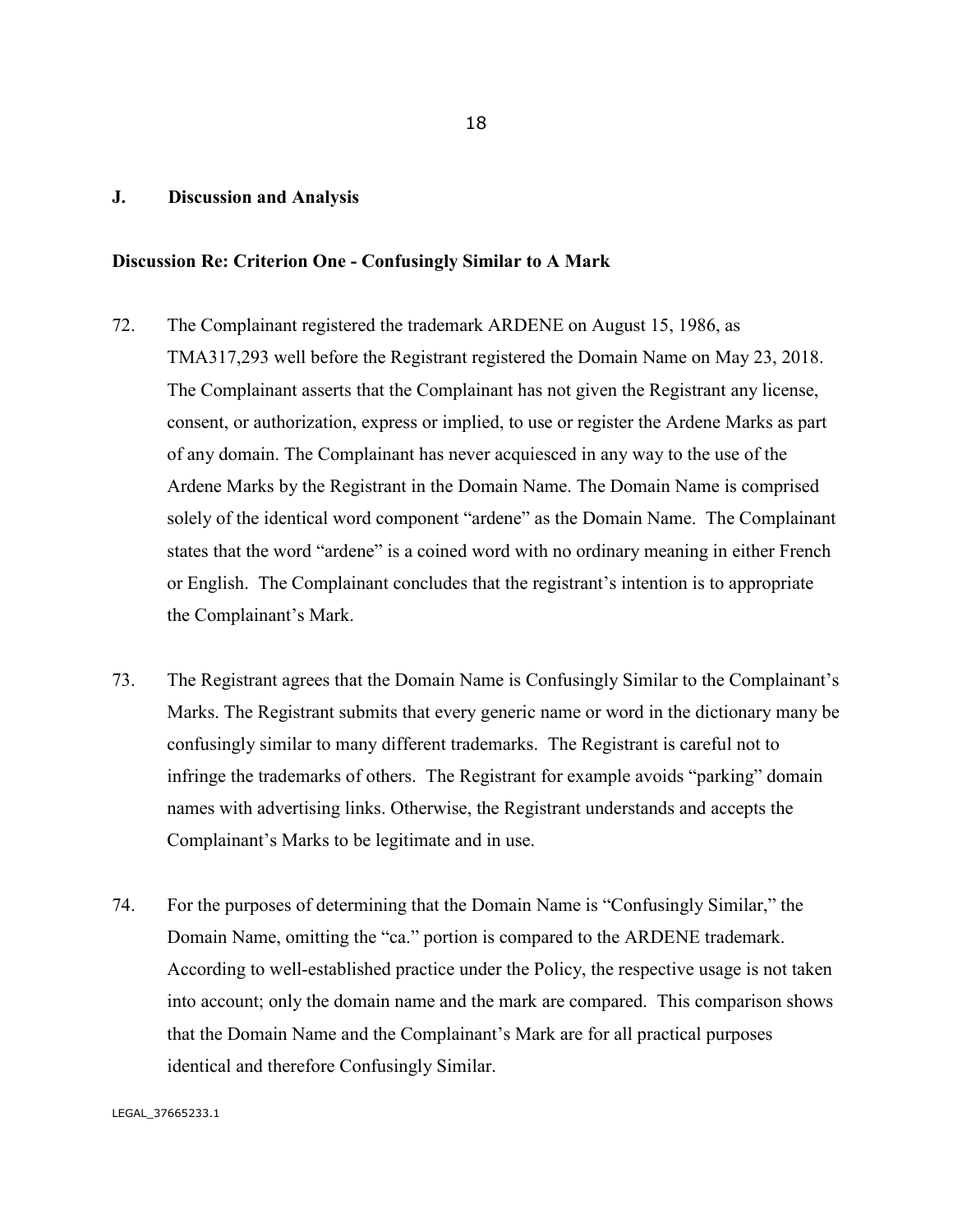75. The panel finds and accepts that the Complainant has satisfied the onus on a balance of probabilities under Paragraph 4.1(a) of the Policy in concluding that the Registrant's Domain Name is Confusingly Similar to the Complainant's Mark.

#### **Discussion Re: Criterion Two - Bad Faith**

- 76. The Complainant relies on a DomainIQ domain name search conducted June 27, 2021, to demonstrate bad faith on the part of the Registrant. The search shows a list of 2,433 domain names associated with the Registrant. The Complainant submits that 99% of the domains have fewer than 5 website pages or are undeveloped. Several of the domains listed are said to feature known or famous trademarks owned by others or descriptive words.
- 77. The Complainant argues based on the search results that: (i) the Registrant's purpose in registering the Domain Name was to sell the Domain Name to the Complainant (Paragraph 3.5(a) of the Policy); (ii) the list shows a pattern of registering domain names to prevent others with trademark rights from registering the domain names (Paragraph 3.5(b) of the Policy); and (iii) the registration of the ardene.ca domain name creates an undue association between the Complainant and Registrant which attracts users looking for the Complainant's products (Paragraph 3.5(d) of the Policy).
- 78. In reply, the Registrant claims many of the domains listed by Complainant are not registered, or are not registered by Registrant, or many may have existing trademarks as most are common dictionary words or names. The Registrant argues that the protection afforded to trademark registered words or names is limited to specific wares and services. Registrant submits the evidence the Complainant submitted is knowingly false and misleading.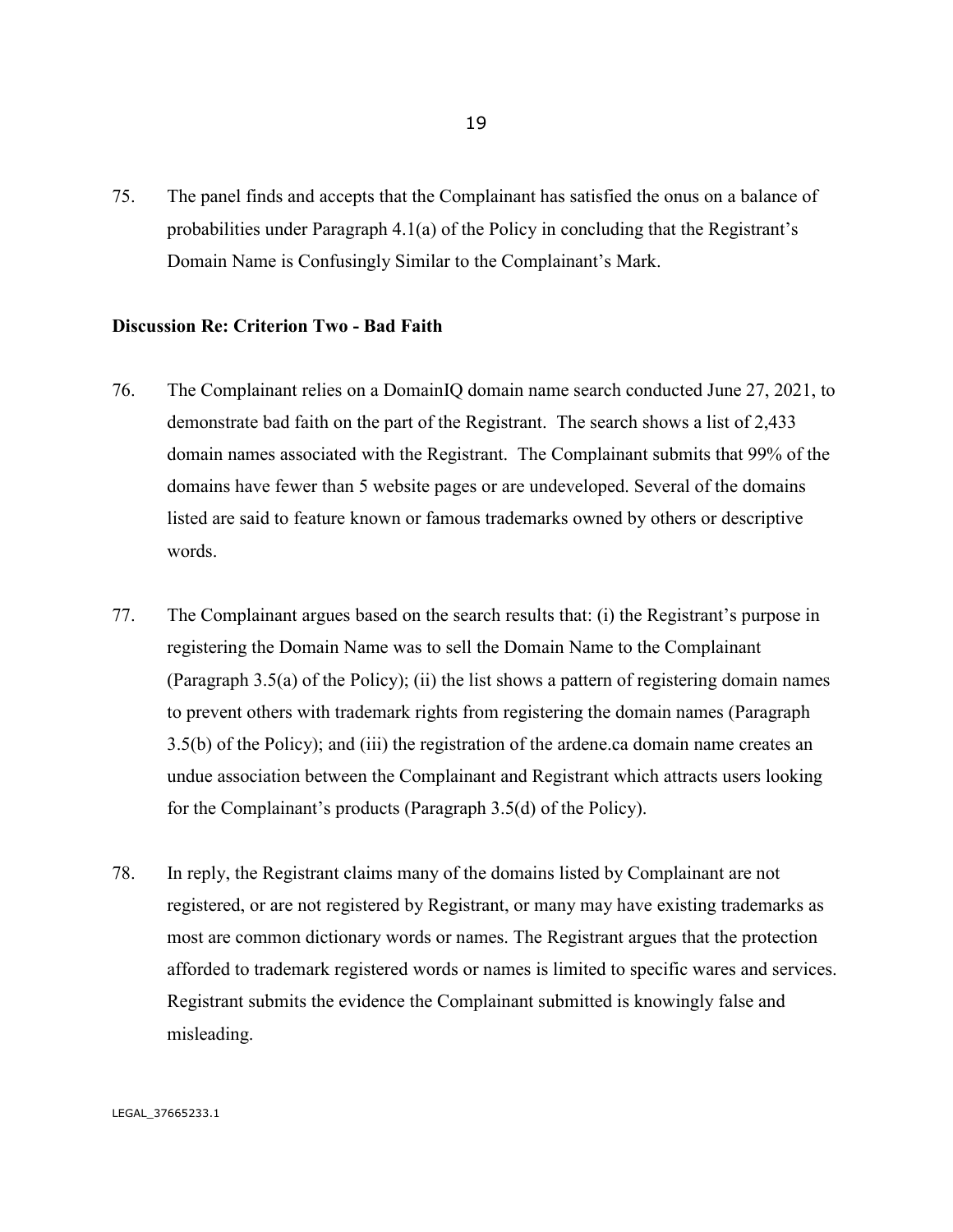- 79. The DomainIQ domain name search conducted by Complainant on June 27, 2021, would appear to be incomplete or misguided. The Complainant states that it conducted a reverse search to identify domain names owned by the Registrant. The search results appear to reflect all domain names that may have ever been registered to Registrant at some point in time in the past or present. The search result is a list of 2,433 domains. A quick scan of the search results indicates that most of the listed domains have either expired or were transferred in 2018 or 2019. Indeed, the subject Domain Name Ardene.ca is shown as having expired as of May 23, 2021.
- 80. The Complainant makes the statement that 99% of the domains on the list have fewer than 5 website pages or are undeveloped. No evidence is offered in support of this contention.
- 81. The Complainant makes the statement that several of the domains listed are said to feature known or famous trademarks owned by others or descriptive words. The Complainant in the Complaint does list 26 domains from the DomainIQ list as examples of domains featuring known or famous trademarks owned by others or descriptive words. The Complainant offers no evidence to support the contention that one or more of the domains listed are trademarks or famous trademarks.
- 82. The Registrant denies ownership of three of the domains listed by Complainant. Registrant states that five of the domains listed by Complainant are not even registered. Registrant asserts that the remaining 18 domains listed by Complainant are generic word domains owned by Registrant and offers a specific illustration of the generic nature of the word used in the domain name.
- 83. The panel finds that the DomainIQ reverse survey is not a complete or reliable source of evidence to support a bad faith claim under Paragraph 3.5(a), (b) or (d) of the Policy.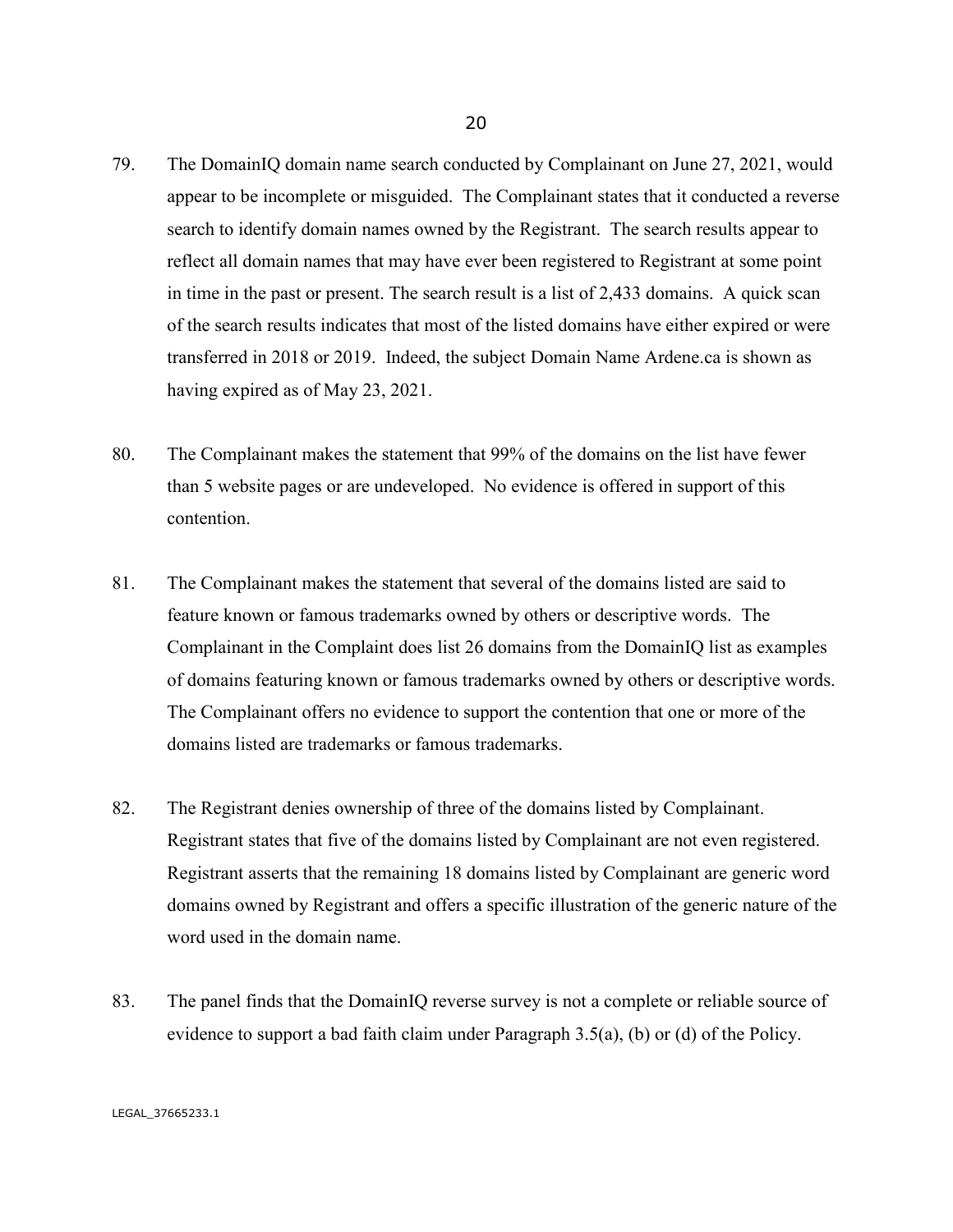- 84. To demonstrate Bad Faith under the Policy the Complainant must show, on the balance of probabilities, that the domain name was registered in bad faith. Paragraph 3.5 of the Policy lists several grounds which constitute bad faith, and it must be noted that the list is not exhaustive. It is open to the panel to find other grounds which lead to a conclusion of bad faith conduct.
- 85. The Complainant in the Complaint relies on Paragraph 3.5(a), (b) and (d) of the Policy in alleging bad faith by the Registrant.
- 86. Paragraph 3.5(a) [paraphrased] pertains to registration of a domain name primarily for the purpose of selling, renting, licensing or otherwise transferring the Registration to the Complainant, or a licensor, licensee, or competitor for an amount in excess of the actual cost in registering the domain name or acquiring the registration. There is no evidence showing that Registrant at any time tried to sell, rent, license of otherwise transfer the Domain Name to the Complainant or others. The evidence shows that the Registrant registered and used the Domain Name primarily as a generic name in connection with the development of a vanity email business opportunity.
- 87. The panel finds that the Complainant has provided no evidence that the Registrant registered the domain name to appropriate the Complainant's trademark(s).
- 88. Paragraph 3.5(b) [paraphrased] speaks to the registration or acquisition of a domain name to prevent the Complainant or the Complainant's licensor or licensee of the Mark from registering the Mark as a domain name, provided that the Registrant, alone or with others has engaged in a pattern of registering domain names to prevent persons who have Rights in Marks from registering the Marks as domain names. There is no evidence showing that the Registrant registered or acquired the Domain Name to prevent or deprive the Complainant or others from the opportunity of registering the Mark as a domain name. The Complainant registered the ARDENE Mark on August 15, 1986. The Registrant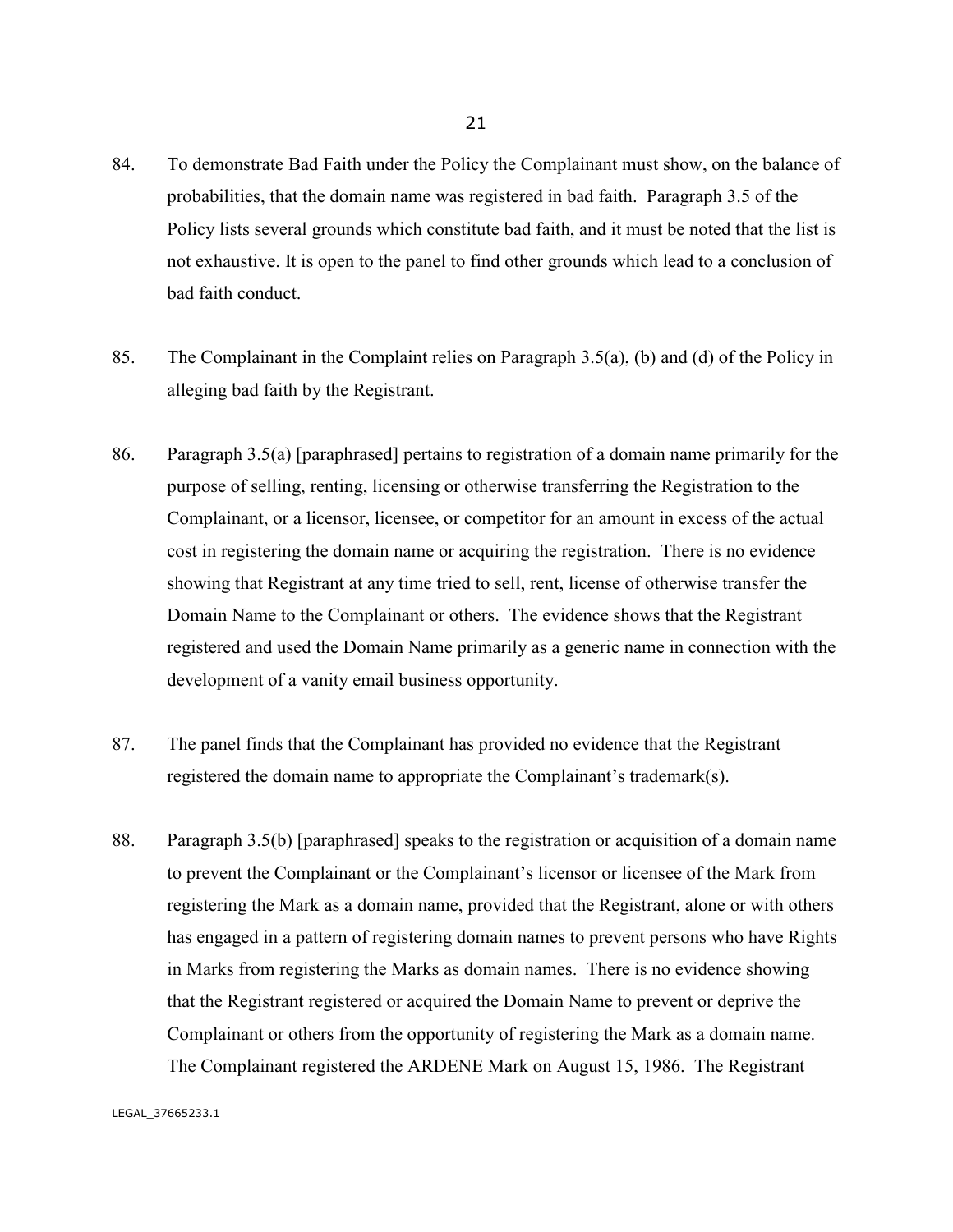registered the Domain Name on May 23, 2018. The Complainant had every opportunity to register the Domain Name during the intervening years between 1986 and 2018.

- 89. Paragraph 3.5 (c) requires that [paraphrased] the Registrant registered the domain name or acquired the Registration primarily for the purpose of disrupting the business of the Complainant or the Complainant's licensor or licensee of the Mark. The Registrant must be a competitor of the Complainant for Paragraph 3.5 (c) to apply. There is no evidence to suggest that the Registrant is a competitor of the Complainant.
- 90. In Paragraph 3.5(d) the Registrant [paraphrased] must intentionally attempt to attract, for commercial gain, Internet users to the Registrant's website or other on-line location, by creating a likelihood of confusion with the Complainant's Mark as to source, sponsorship, affiliation, or endorsement of the Registrant's website or location of a product or service on the Registrant's website or location.
- 91. The Registrant denies the Complainant's statement that the Registrant was not authorized to use the Complainant's domain name. The Registrant suggests the Complainant's legal counsel may not have been aware of a relationship under which the Complainant granted permission to Affinity, who is Registrant's advertising partner, and operates a SitePlug service, which sends traffic from the Ardene.ca domain name on a zero-click basis (i.e., domain redirect) to the Ardene.com domain.
- 92. The Registrant asserts that it registered and has used the Domain Name as a given name with the intention of adding it to inventory as part of a vanietyemail.com domain name development effort.
- 93. The evidence presented by Complainant and Registrant indicated the Registrant acquired the Domain Name on May 23, 2018. A search on WEB.ARCHIVE.ORG reveals the Domain Name has been redirecting to the VANITYEMAIL.CA/ARDENE.CA domain

LEGAL\_37665233.1

22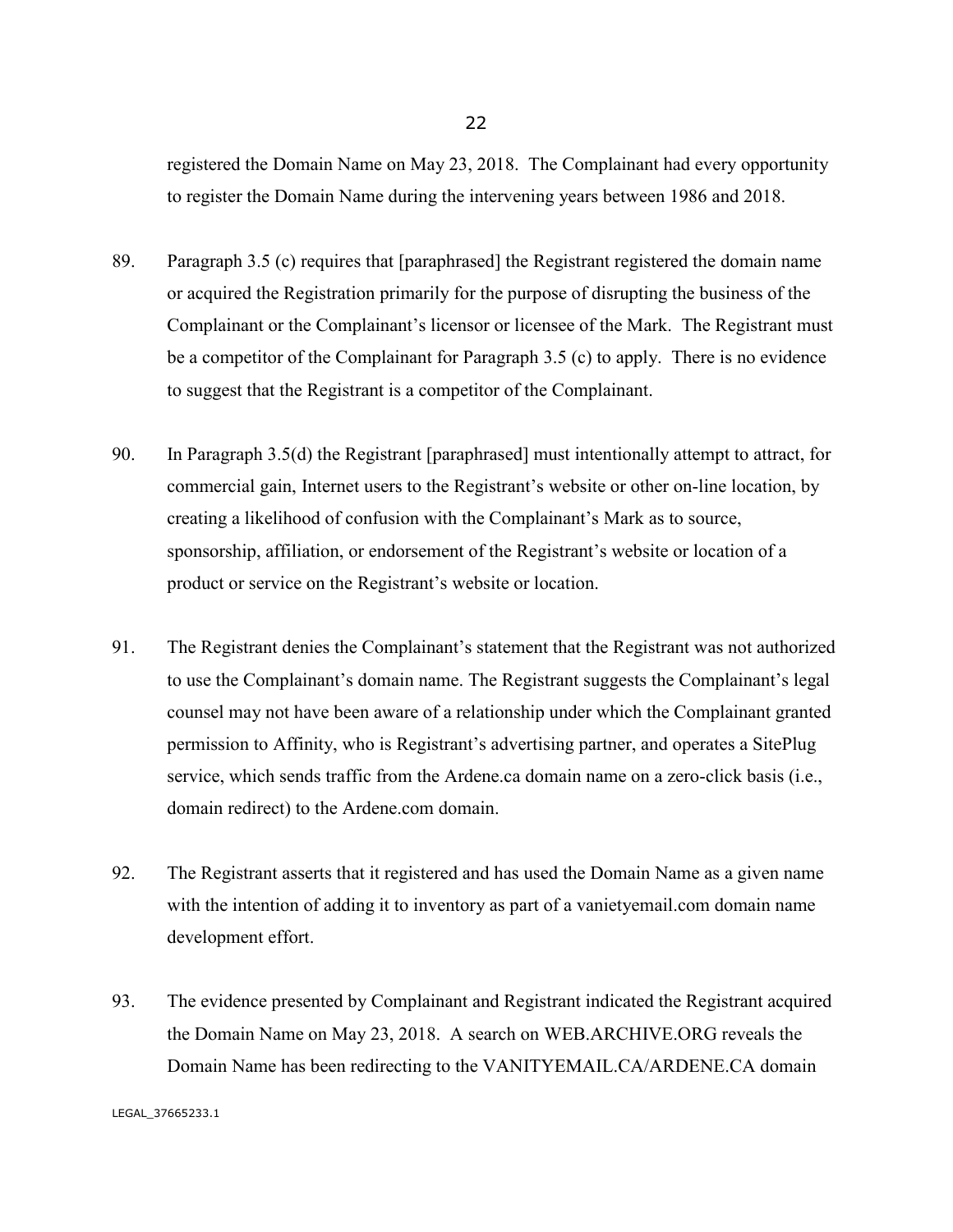since at least August 4, 2018 and continuing until at least as late as May 19, 2019. There then seems to be a gap in the evidence as to the use of the Domain Name from August 4, 2018, until some time in December 2019. As of July 6, 2021, the Domain Name is redirected to the Registrant's domain at bonfire.ca. Up to this point the use of the Domain Name does not fall within the rubric of Paragraph 3.5(d) of the Policy.

- 94. The Registrant next submits that beginning in December 2019 the Domain Name was redirected to Complainant's ardene.com website with the permission of the Complainant. The Registrant relies on an exchange of emails between Complainant's employees and representatives of a company or organization called Affinity in relation to a marketing service called SitePlug. The Registrant asserts that Affinity is an advertising partner with the Registrant.
- 95. There is nothing in the exchange of emails produced by Registrant as Appendix D through F to show that Complainant's employees knew or ought to have known of the involvement of the Registrant or that the Affinity marketing service SitePlug would be redirecting Internet traffic from the ardene.ca domain to the ardene.com domain.
- 96. The activities of the Registrant described above do not fit entirely within the parameters of Paragraph 3.5(d). Paragraph 3.5(d) may be satisfied if the Registrant receives commercial gain by redirecting domain name traffic on a zero-click basis to the Complainant's ardene.com website. The evidence indicates that the Domain Name is an undeveloped website and therefore it can not be said that the Registrant is, "by creating a likelihood of confusion with the Complainant's Mark as to the source, sponsorship, affiliation, or endorsement of the Registrant's website or location or of a product or service on the Registrant's website or location."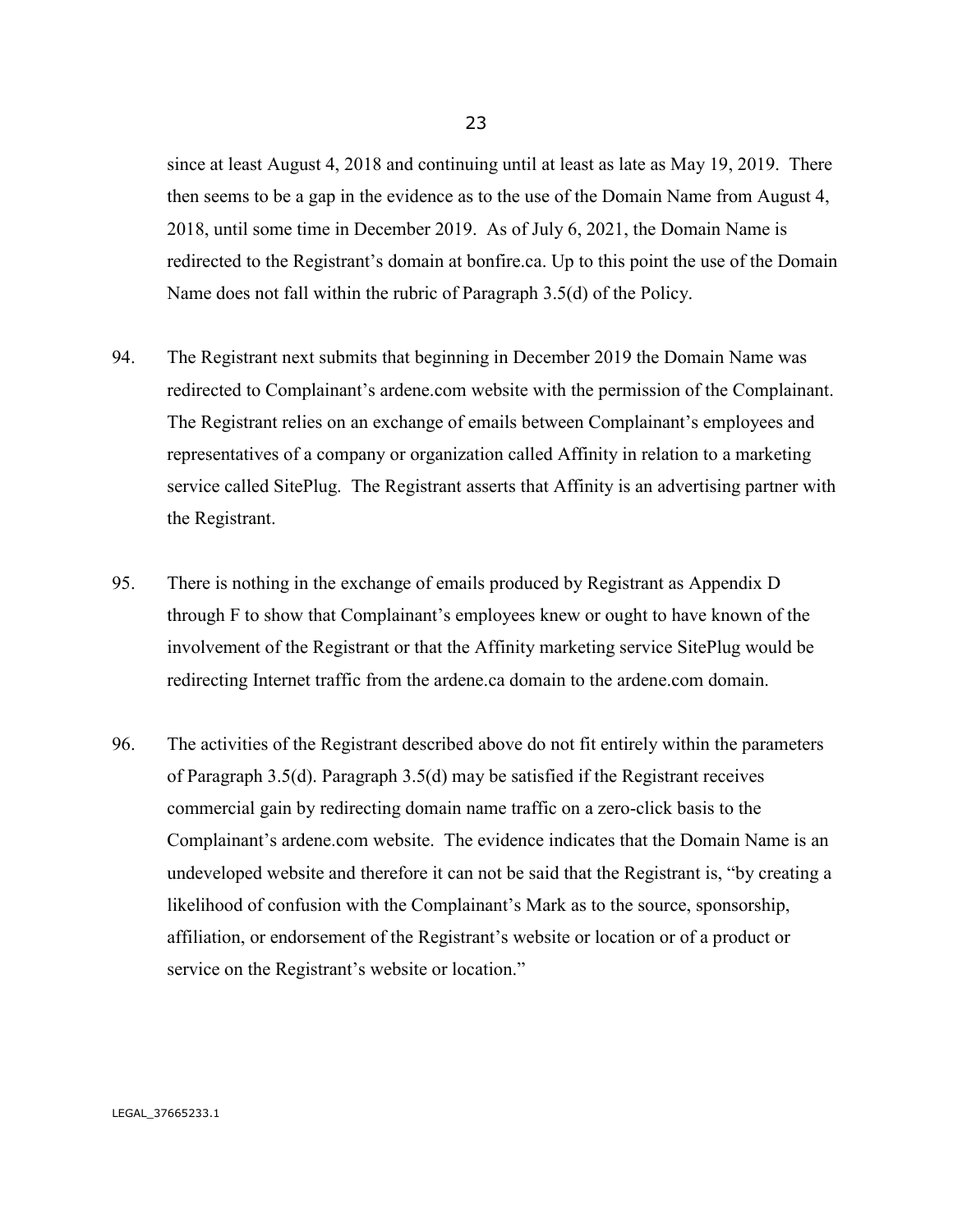97. The panel finds and accepts that the Complainant has not satisfied the onus on a balance of probabilities under Paragraph 4.1(b) of the Policy in concluding that the Registrant has not registered the domain name in bad faith as described in Paragraph 3.5 of the Policy.

#### **Discussion Re: Criterion Three - No Legitimate Interest**

- 98. The Complainant submits that the registrant is not using the Domain Name in association with any wares, services, business, or non-commercial activity. The word "ardene" is not a generic name for goods, services, or a geographic location. The Registrant has no trademark(s) using or incorporating the "ardene" word. The word "ardene" not the Registrant's name. Therefore, based on the forgoing the Complainant submits that the Registrant has no legitimate interest in the Domain Name.
- 99. The Registrant submits that "ardene" is a given name or surname. In support of this contention the Registrant has produced as Appendix A a LinkedIn list of 14 results showing people in Canada with "Ardene" as a first name. This evidence is presented in conjunction with Registrant's position that the Registrant has a legitimate interest in the Domain Name for use in the Registrant's vanityemail.com email rental service in operation since as early as 2009.
- 100. The Registrant claims to have 800 domains which are exact matches for names and surnames. The Vanity Email service was shutdown by Registrant in 2020 due to increased costs for email provider services. The Registrant states that it intends to relaunch the site in the future.
- 101. The Registrant submits that the buying and reselling of domain names for profit above registration costs is a legitimate interest completely allowed/endorsed/permitted and